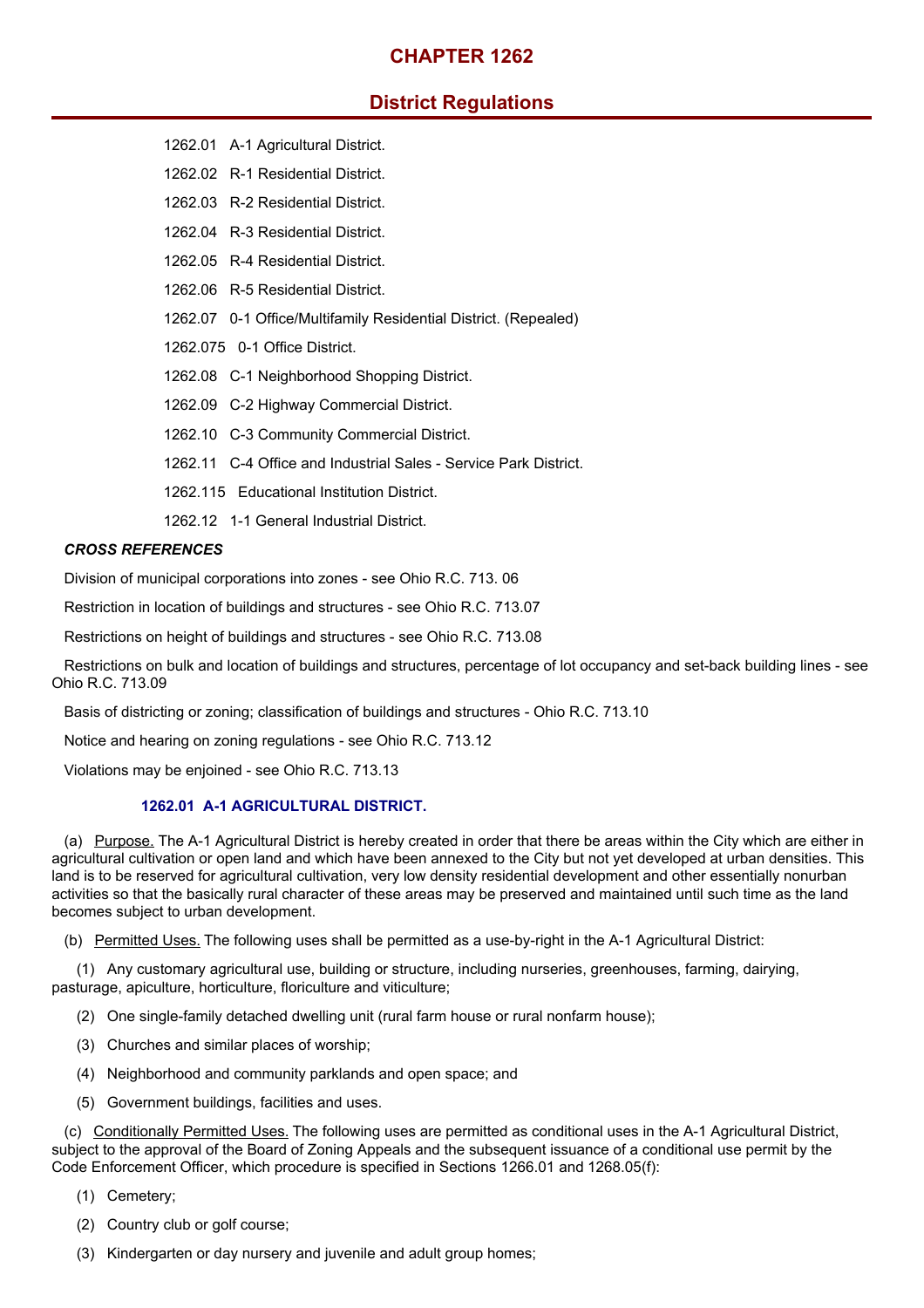(4) Private recreation development;

(5) Public and parochial schools;

(6) Public utility substations or exchanges; and

(7) Farm tenant houses or mobile homes, caretakers' cottages and similar uses customarily accessory to agricultural and residential uses, provided there is not more than one such unit for every twenty acres of lot area.

(d) Minimum Lot Area and Width. There shall be permitted zoning lots not less than five acres in land area. No lot width shall be less than 200 feet.

(e) Maximum Building Height. No dwelling shall exceed thirty-five feet in height.

(f) Minimum Yards.

(1) Front. There shall be a minimum setback of not less than thirty-five feet.

(2) Side. There shall be a minimum width on either side of not less than ten feet, with the combined width of both side yards to be not less than twenty-five feet.

(3) Rear. There shall be a minimum depth of not less than forty feet.

(g) Required Off-Street Parking. Off-street parking shall be provided in accordance with the requirements specified in Section 1266.05.

(h) Other Development Controls.

(1) Radio or television towers and antennae, flagpoles, stacks, observation towers, water tanks and silos shall be set back a distance equal to the height from all property lines, as measured from ground level.

(2) All permitted uses and conditionally permitted uses in this zone shall require a certificate of approval from the City Engineer, certifying his or her approval of the type and manner of construction to be built (ensuring that such construction shall not cause flood hazard, soil erosion, adverse changes in the natural drainage courses or unnecessary destruction of natural features), which completed certificate shall be submitted to the appropriate board, as required in this Zoning Code, at the time of request.

(3) No lighting shall be permitted which would glare from this zone onto any street, road, highway or deeded right of way or into any residential zone.

(Ord. 79-56. Passed 11-13-79.)

#### **1262.02 R-1 RESIDENTIAL DISTRICT.**

(a) Purpose. The intent of the R-1 Residential District is to reserve certain lands for relatively large lot, detached singlefamily dwellings. Areas of such low density residential development typically occupy relatively extensive acreage.

(b) Permitted Uses. The following uses shall be permitted as a use-by-right in the R-1 Residential District:

- (1) Detached single-family dwellings; and
- (2) Neighborhood and community parklands and open space.

(c) Conditionally Permitted Uses. The following uses are permitted as conditional uses in the R-1 Residential District, subject to the approval of the Board of Zoning Appeals and the subsequent issuance of a conditional use permit by the Code Enforcement Officer, which procedure is specified in Sections 1266.01 and 1268.05(f):

- (1) Cemetery;
- (2) Churches and similar places of worship;
- (3) Country club or private golf course;
- (4) Private recreation development;
- (5) Public and parochial schools;
- (6) Public utility substation or exchange; and
- (7) Institutions for higher education, provided they are located adjacent to an arterial street.

(d) Minimum Lot Area and Width. There shall be permitted zoning lots not less than 13, 000 square feet in land area. No lot width shall be less than 100 feet.

(e) Minimum Dwelling Size. For single-family dwellings there shall be a minimum living area standard of 1,700 square feet.

(f) Maximum Building Height. No dwelling shall exceed thirty-five feet in height.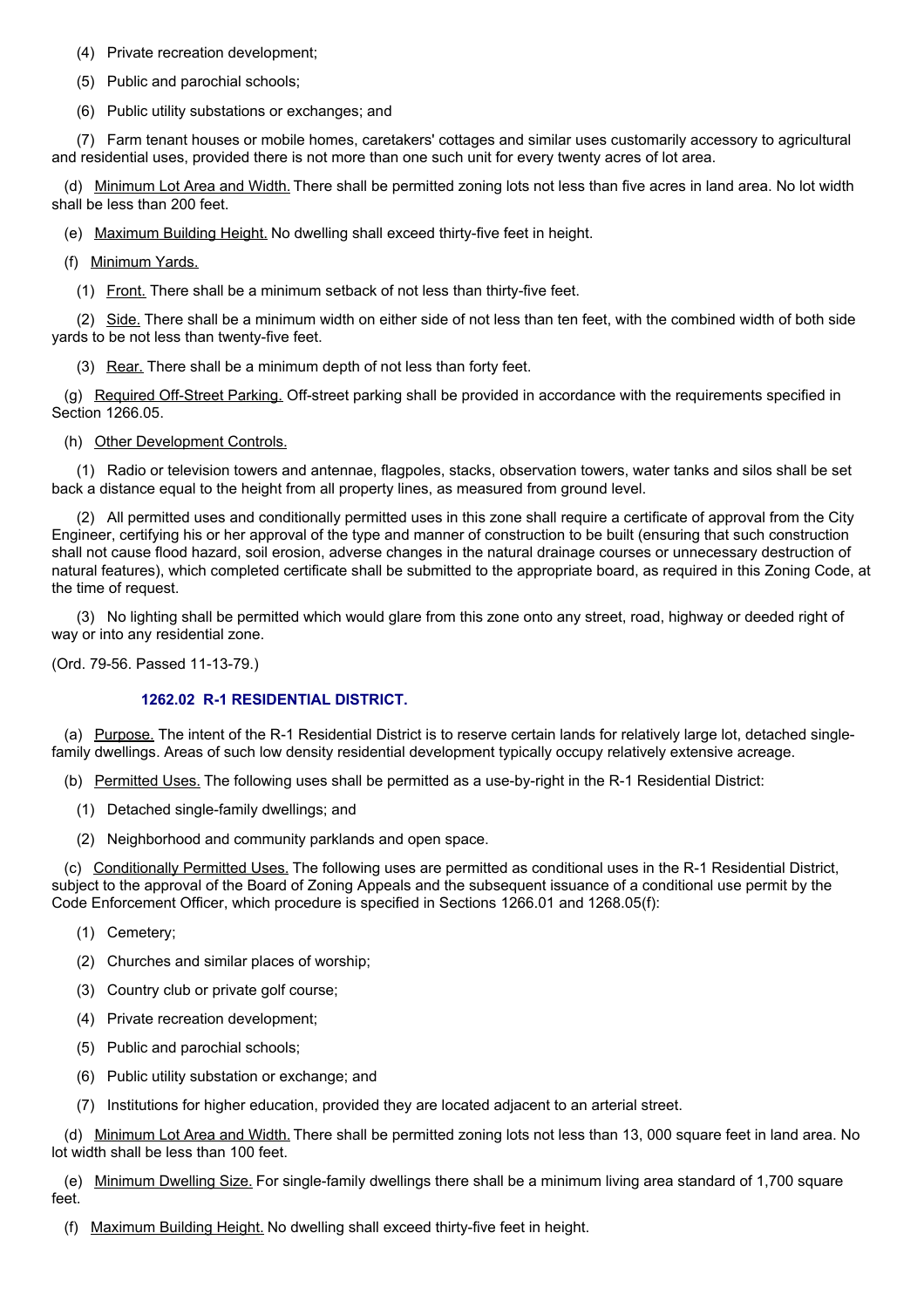(g) Minimum Yards.

(1) Front. There shall be a minimum setback of not less than thirty-five feet.

(2) Side. There shall be a minimum width on either side of not less than terfeet with the combined width of both side yards to be not less than twenty five feet.

(3) Rear. There shall be a minimum depth of not less than forty feet.

(h) Required Off-Street Parking. Off-street parking shall be provided in accordance with the requirements specified in Section 1266.05.

(Ord. 79-56. Passed 11-13-79; Ord. 85-49. Passed 10-22-85 Ord. 96-5. Passed 3-27-96.)

#### **1262.03 R-2 RESIDENTIAL DISTRICT.**

(a) Purpose. The intent of the R-2 Residential District is to reserve certain land areas for single-family homes on larger than average-sized lots and to designate new, undeveloped land areas for such residential development and housing.

(b) Permitted Uses. The following uses are permitted as conditional uses in the R-2 Residential District, subiect to the approval of the Board of Zoning Appeals and the subsequent issuance of a conditional use permit by the Code Enforcement Officer, which procedure is specified in Sections 1266.01 and 1268.05(f):

(1) Cemetery;

- (2) Churches and similar places of worship;
- (3) Country club or golf course;
- (4) Kindergarten or day nursery;
- (5) Private recreational development;
- (6) Public and parochial schools ;
- (7) Public utility substations or exchanges;
- (8) Institutions of higher education, provided they are located adjacent to an arterial street; and
- (9) Fire and police stations, provided they are located adjacent to an arterial street.

(c) Minimum Lot Area and Width. There shall be permitted zoning lots not less than 11, 000 square feet in land area. No lot width shall be less than ninety feet.

(d) Minimum Dwelling Size. For single-family dwellings there shall be a minimum living area standard of 1,500 square feet.

- (e) Maximum Building Height. No dwelling shall exceed thirty-five feet in height.
- (f) Minimum Yards.
	- (1) Front. There shall be a minimum setback of not less than thirty-five feet.

(2) Side.There shall be a minimum width on either side of not less than ten feet, with the combined width of both side yards to be not less than twentyfive feet.

(3) Rear. There shall be a minimum depth of not less than thirty-five feet.

(g) Required Off-Street Parking. Off-street parking shall be provided in accordance with the requirements specified in Section 1266.05.

(Ord. 79-56. Passed 11-13-79; Ord. 84-7. Passed 4-10-84; Ord. 85-49. Passed 10-22-85; Ord. 96-5. Passed 3-27-96.)

## **1262.04 R-3 RESIDENTIAL DISTRICT.**

(a) Purpose. The intent of the R-3 Residential District is to reserve certain land area for single-family homes on larger than average-sized lots, both to reflect some existing residential development, and to designate new, undeveloped land area for such development.

- (b) Permitted Uses. The following uses shall be permitted as a use-by-right in the R-3 Residential District:
	- (1) Detached single-family dwellings; and
	- (2) Neighborhood and community parklands and open space.

(c) Conditionally Permitted Uses. The following uses are permitted as conditional uses in the R-3 Residential District, subject to the approval of the Board of Zoning Appeals and the subsequent issuance of a conditional use permit by the Code Enforcement Officer, which procedure is specified in Sections 1266.01 and 1268.05(f):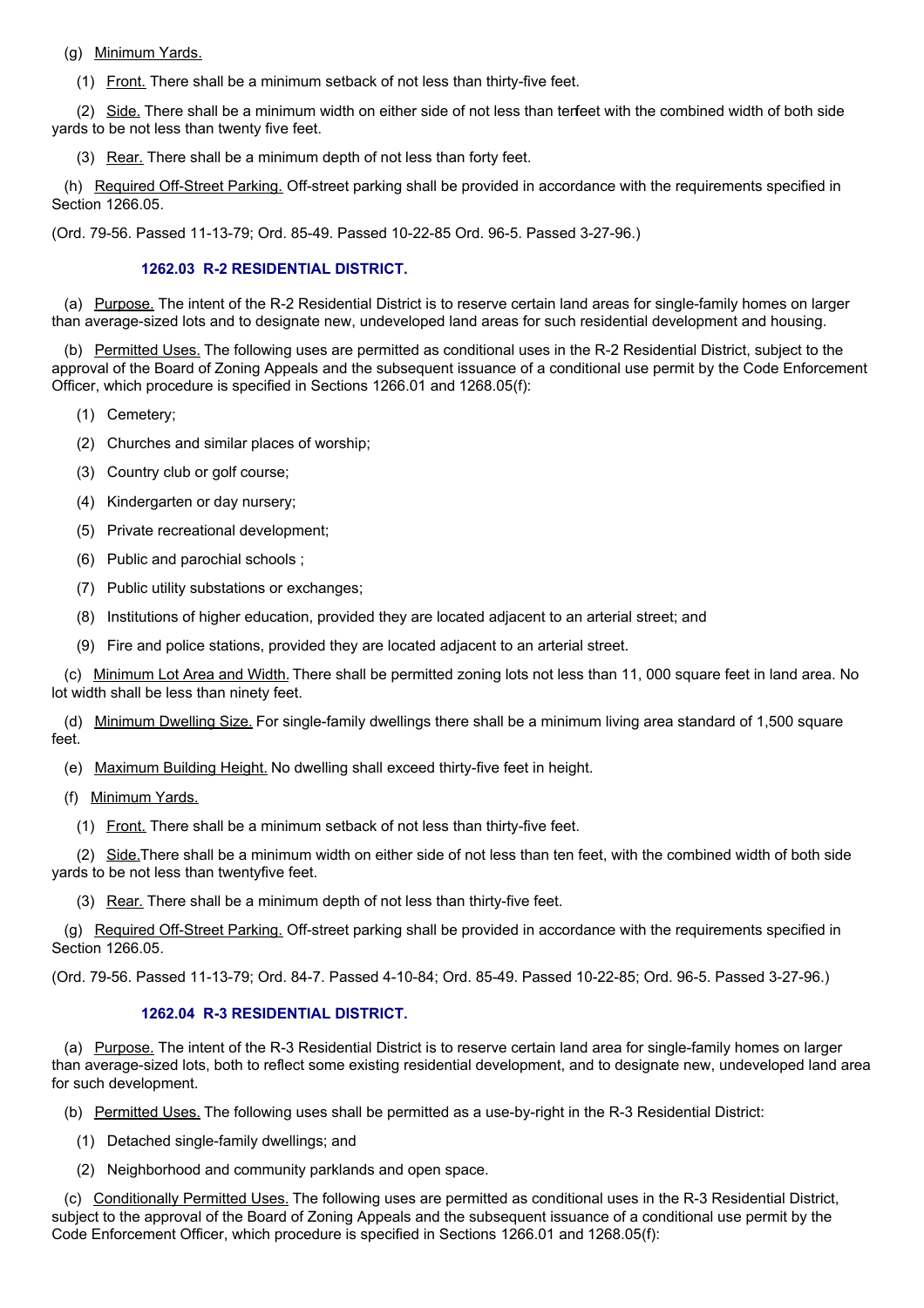- (1) Cemetery;
- (2) Churches and similar places of worship;
- (3) Country club or golf course;
- (4) Kindergarten or day nursery;
- (5) Private recreation development;
- (6) Public and parochial schools;
- (7) Public utility substations or exchanges;
- (8) Fire and police stations, provided they are located adjacent to an arterial street;
- (9) Institutions of higher education, provided they are located adjacent to an arterial street; and
- (10) Hospital.

(d) Minimum Lot Area and Width. There shall be permitted zoning lots of not less than 9,500 square feet in land area. No lot width shall be less than eighty feet.

(e) Minimum Dwelling Size. For single-family dwellings there shall be a minimum living area standard of 1, 300 square feet.

(f) Maximum Building Height. No dwelling shall exceed thirty-five feet in height.

- (g) Minimum Yards.
	- (1) Front. There shall be a minimum setback of not less than thirty feet.

(2) Side. There shall be a minimum width on either side of not less than ten feet, with the combined width on both side yards to be not less than twenty feet.

(3) Rear. There shall be a minimum depth of not less than thirty feet.

(h) Required Off-Street Parking. Off-street parking shall be provided in accordance with the requirements specified in Section 1266.05.

(Ord. 79-56. Passed 11-13-79 ; Ord. 96-5. Passed 3-27-96.)

## **1262.05 R-4 RESIDENTIAL DISTRICT.**

(a) Purpose. The intent of the R-4 Residential District is to designate certain landfor the combined development of both detached single-family dwellings and two-family dwellings, thereby allowing for a somewhat higher than average density level yet retaining essentially a single-family character. The intent of the R-4 Residential District is to reflect existing conditions where the residential development and housing are largely built up.

(b) Permitted Uses. The following uses shall be permitted as a use-by-right in the R-4 Residential District:

- (1) Detached single-family dwellings;
- (2) Two-family dwellings; and
- (3) Neighborhood and community parklands and open space.

(c) Conditionally Permitted Uses. The following uses are permitted as conditional uses in the R-4 Residential District, subject to the approval of the Board of Zoning Appeals and the subsequent issuance of a conditional use permit by the Code Enforcement Officer, which procedure is specified in Sections 1266.01 and 1268.05(f):

- (1) Churches and similar places of worship;
- (2) Fraternal lodges and private clubs;
- (3) Hospitals and juvenile and adult group homes;
- (4) Kindergarten or day nursery;
- (5) Private recreation development;
- (6) Public and parochial schools;
- (7) Public utility substations or exchanges;
- (8) Mobile home parks, subject to the procedure specified in Section1266.01; and
- (9) Fire and police stations, provided they are located adjacent to an arterial street.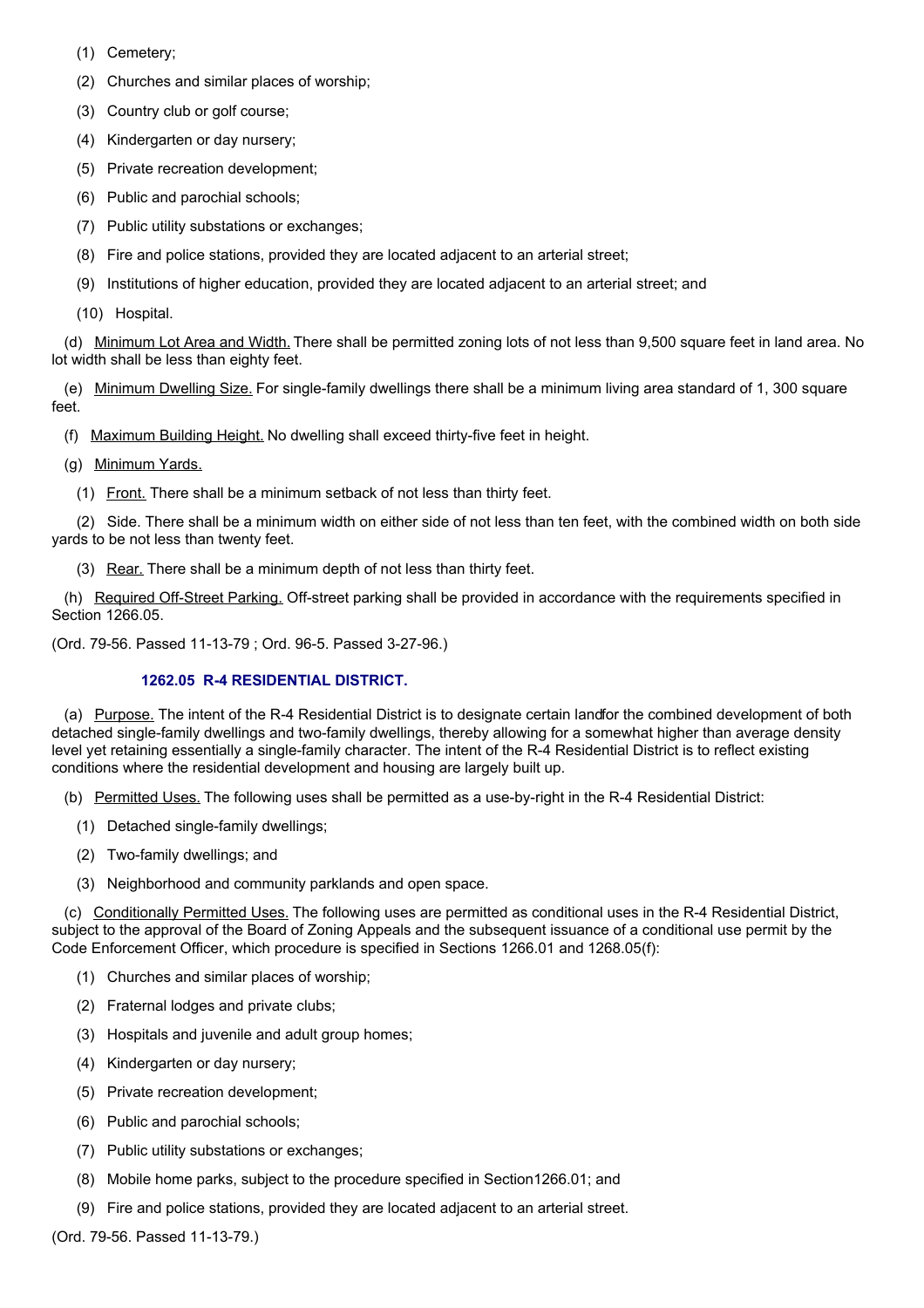(10) Nursing homes.

(Ord. 82-9. Passed 3-9-82.)

(d) Minimum Lot Area and Width. There shall be permitted zoning lots not less than 8,000 square feet in land area for detached single-family dwellings and not less than 12,500 square feet for two-family attached dwellings. No lot shall be less than seventy feet for single-family dwellings or less than 100 feet for two-family dwellings.

(Ord. 79-56. Passed 11-13-79.)

(e) Minimum Dwelling Size. For single-family dwellings there shall be aminimum living area standard of 1,300 square feet. For two-family dwellings there shall be a minimum living area standard of 1,200 square feet per dwelling unit.

(Ord. 96-5. Passed 3-27-95.)

(f) Maximum Building Height. No dwelling shall exceed thirty-five feet in height.

(g) Minimum Yards.

(1) Front.There shall be a minimum setback of not less than twentyfive feet.

(2) Side. There shall be a minimum width on either side of not less than eight feet, with the combined width of both side yards to be not less than 20 feet.

(3) Rear. There shall be a minimum depth of 25 feet.

(h) Required Off Street Parking. Off-street parking shall be provided in accordance with the requirements specified in Section 1266.05.

(Ord. 79-56. Passed 11-13-79.)

#### **1262.06 R-5 RESIDENTIAL DISTRICT.**

(a) Purpose. The primary intent of the R-5 Residential District is to designate vacant lands for new higher density residential development and housing in order to accommodate multifamily dwellings and detached single-family and attached two-family dwellings.

(b) Permitted Uses. The following uses shall be permitted as a use-by-right in the R-5 Residential District:

- (1) Detached single-family dwellings;
- (2) Two-family dwellings;
- (3) Multi-family dwellings, including garden apartments, townhouses, row dwellings and condominium units; and
- (4) Neighborhood and community parklands and open space.

(c) Conditionally Permitted Uses.The following uses are permitted as conditional uses in the R-5 Residential District, subject to the approval of the Board of Zoning Appeals and the subsequent issuance of a conditional use permit by the Code Enforcement Officer, which procedure is specified in Sections 1266.01 and 1268.05(f):

- (1) Churches and similar places of worship;
- (2) Fraternal lodges and private clubs;
- (3) Hospitals and juvenile and adult group homes;
- (4) Kindergarten or day nursery;
- (5) Nonresidential off street parking areas;
- (6) Private recreation development;
- (7) Public and parochial schools;
- (8) Public utility substations or exchanges;
- (9) Fire and police stations, provided they are located adjacent to an arterial street;.
- (10) Institutions for higher education, provided they are located adjacent to an arterial street; and
- (11) Funeral homes and mortuaries.

(Ord. 79-56. Passed 11-13-79; Ord. 81-28. Passed 8-11-81; Ord. 82-9. Passed 3-9-82; Ord. 01-6. Passed 2-13-01.)

(d) Minimum Lot Area and Width. There shall be permitted zoning lots not less than 8,000 square feet in land area for detached single-family dwellings, 12,500 square feet for attached two-family dwellings and a minimum of three acres for multi-family developments, with a density not to exceed eight units per acre. The minimum lot width for a single-family dwelling shall be 70 feet; 80 feet for a two-family dwelling; and 100 feet for multi-family dwellings.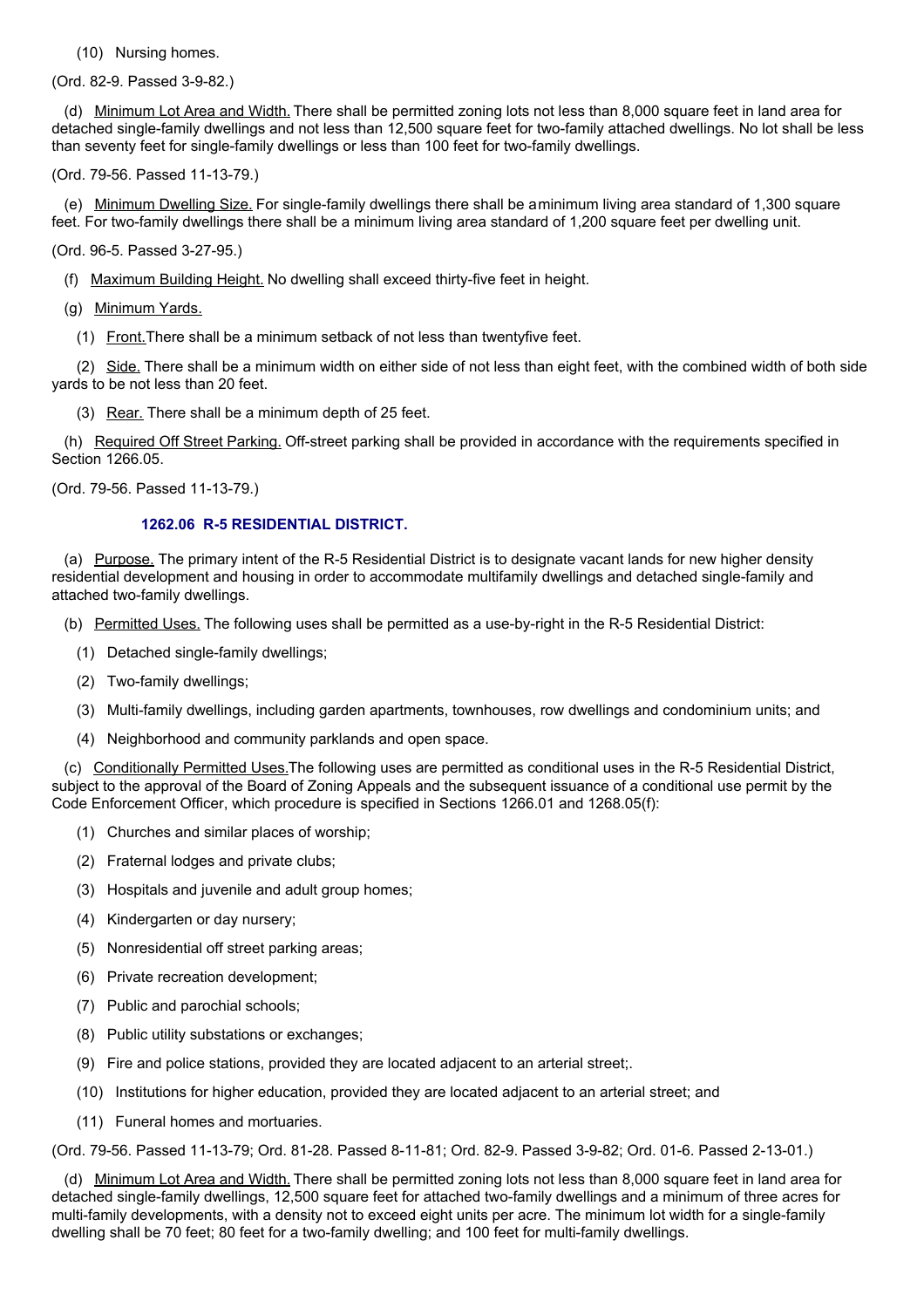(Ord. 90-15. Passed 5-8-90.)

(e) Minimum Dwelling Size. For multi-family dwellings there shall be a minimum floor area of 500 square feet for efficiency units, 650 square feet for one-bedroom units and 120 square feet for each additional bedroom. For single-family dwellings there shall be a minimum living area standard of 1,300 square feet. For two-family dwellings there shall be a minimum living area standard of 1,200 square feet per dwelling unit.

(Ord. 96-5. Passed 3-27-95.)

(f) Maximum Building Height. No single-family structure shall exceed 35 feet in height and no multi-family dwelling shall exceed 50 feet in height.

(g) Minimum Yards.

(1) Front. There shall be a minimum setback of not less than 30 feet for single and two-family dwellings and not less than 40 feet for multifamily dwellings.

(2) Side. There shall be a minimum width on either side of not less than eight feet, with the combined width of both side yards to be not less than 18 feet.

(Ord. 79-56. Passed 11-13-79.)

(3) Rear. There shall be a minimum depth of not less than 25 feet.

(Ord. 82-4. Passed 1-12-82.)

(h) Required Off-Street Parking. Off street parking shall be provided in accordance with the requirements specified in Section 1266.05.

(Ord. 79-56. Passed 11-13-79; Ord. 04-18. Passed 8-10-04.)

#### **1262.07 O-1 OFFICE/MULTIFAMILY RESIDENTIAL DISTRICT. (REPEALED)**

*(Editor's note: Section 1262.07 was repealed by Ordinance 91-18, passed November 26, 1991. See Section1262.075.)*

#### **1262.075 O-1 OFFICE DISTRICT.**

(a) Purpose. The intent of the O-1 Office District is to designate certain lands for single- and two-family residential uses as well as professional offices, and thereby to act as a transition zone between commercial and residential areas.

- (b) Permitted Uses. The following uses shall be considered uses-by-right in an O-1 Office District:
	- (1) Single-family homes;
	- (2) Two-family homes; and
	- (3) Professional activities.

(c) Conditionally Permitted Uses. The following uses are permitted as conditional uses in the O-1 Office District, subject to approval by the Administrative Board for Planning and Zoning Appeals and the subsequent issuance of a conditional use permit therefor:

- (1) Attached single-family homes;
- (2) Fraternal lodges and private clubs;
- (3) Kindergartens or day nurseries;
- (4) Nonresidential off-street parking;
- (5) Public utility substations or exchanges;
- (6) Funeral homes and mortuaries; and
- (7) Churches and similar places of worship.

(d) Minimum Lot Area and Width,. There shall be permitted zoning lots not less than 8,000 square feet in land area for detached single-family dwellings, 12,500 square feet for attached two-family dwellings, and 6,000 square feet each for attached single-family dwellings in excess of two. Minimum lot widths shall be 80 feet for residential uses and 75 feet for nonresidential uses. Zoning lots for nonresidential uses shall have a minimum land area of 10,000 square feet.

- (e) Minimum Dwelling Size. Dwellings shall have a minimum floor area of 900 square feet of living area.
- (f) Maximum Building Height. No residential or commercial structure shall exceed 35 feet in height.
- (g) Minimum Yards.
	- (1) Front. There shall be a minimum depth of not less than 25 feet.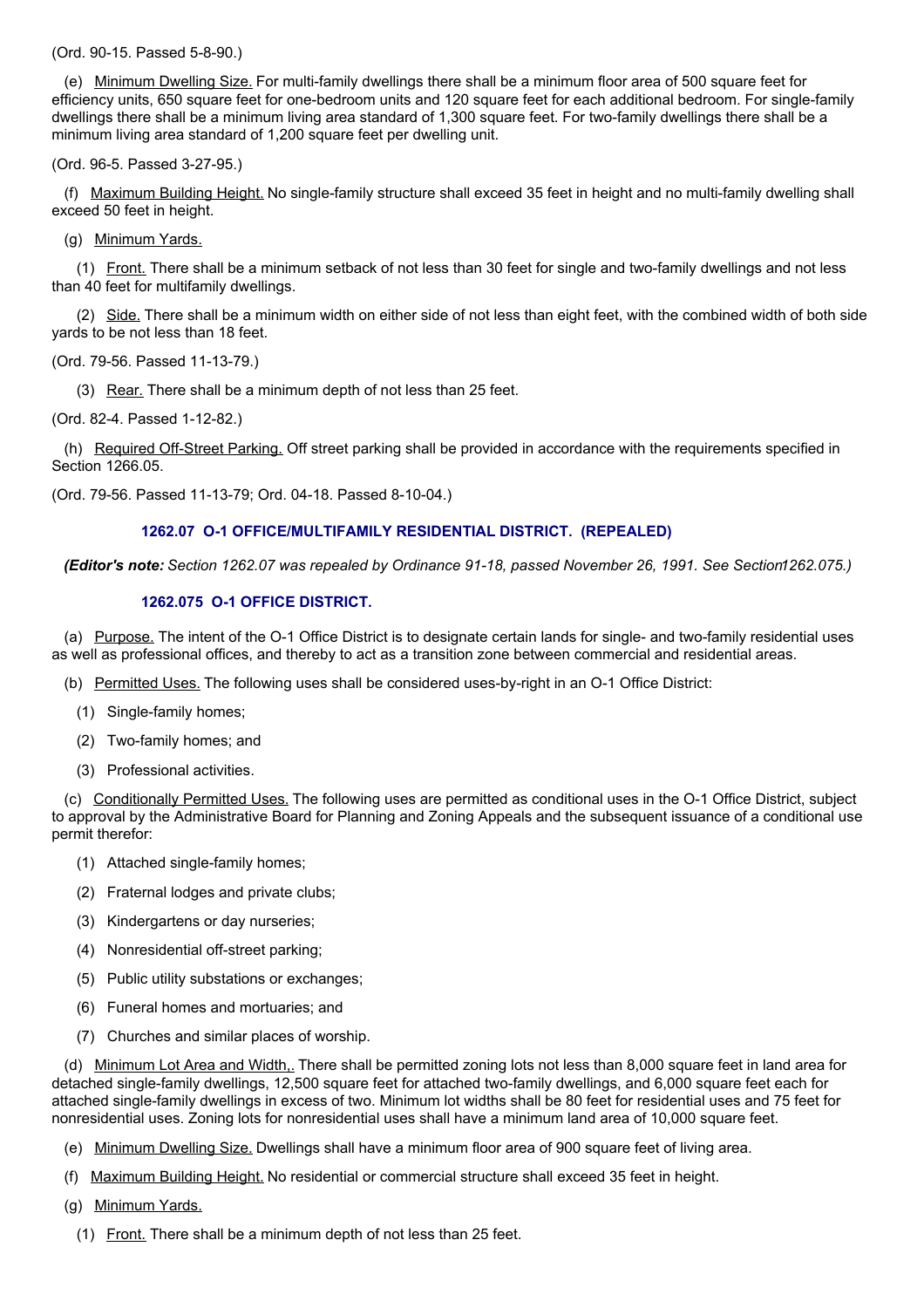(2) Side. There shall be a minimum width on either side of not less than eight feet, with thecombined width of both side yards to be not less than 18 feet.

(3) Rear. There shall be a minimum depth of not less than 25 feet.

(h) Required Off-Street Parking. Off street parking shall be provided in accordance with the requirements specified in Section 1266.05.

(i) Minimum Design Standards. A minimum of 65% of all exterior building elevations facing or visible from a public rightof-way shall be full-sized standard brick or stone, excluding windows and doors. The remaining 35% of the building shall consist of textured concrete block, masonry product, steel, architectural metal or other similar building material; however, in no case shall plain concrete block, vinyl, wood board or aluminum siding be a suitable building material on any portion of the building. Exterior walls not facing or visible from a public right-of-way must be constructed of a product similar and complementary to materials on other elevations of the building. Additions to existing buildings may continue with similar exterior material to maintain architectural continuity. All exterior building colors shall be of earth tone. Alternate materials will be reviewed and evaluated on the merit of their building design by the Planning Commission at the request of the property owner.

(Ord. 79-56. Passed 11-13-79; Ord. 90-15. Passed 5-8-90; Ord. 91-18. Passed 11-26-91; Ord. 04-15. Passed 7-13-04.)

## **1262.08 C-1 NEIGHBORHOOD SHOPPING DISTRICT.**

(a) Purpose. The intent of the C-1 Neighborhood Shopping District is to designate certain lands for convenience goods and personal service establishments whose primary service area encompasses the persons residing in the immediately adjacent residential areas.

(b) Permitted Uses. The following uses shall be permitted as uses by right in the C-I Neighborhood Shopping District. However, unless a use is specifically listed to the contrary, no use shall be permitted as a use by right in a C-i District that is not also permitted as a use by right in a C-3 District, and no use listed herein shall be accommodated by a gross floor area per zoning lot exceeding 5,000 square feet.

- (1) Bakery and bakery goods store, provided the products are sold exclusively on the premises;
- (2) Barber and beauty shop;
- (3) Delicatessen store;
- (4) Drug store;
- (5) Dry cleaning and laundry pick-up station;
- (6) Convenience food store;
- (7) Library;
- (8) Locksmith shop;
- (9) Police and fire stations;
- (10) Post office;
- (11) Business and professional offices, including real estate, insurance and finance offices;
- (12) Medical and dental offices;
- (13) Bicycle sales, rental and repair;
- (14) Books, magazines and newspaper retail sales;
- (15) Costume rental;
- (16) Florists and retail garden stores;
- (17) Furniture and upholstery repair, provided all work is accomplished in a completely enclosed structure;
- (18) Hobby shops, including art supplies;
- (19) Portable electric appliance repair;
- (20) Radio and television repair;
- (21) Shoe repair;
- (22) Watch, clock and jewelry repair; and

(23) Retail sales outlets not exceeding 5,000 square feet in gross floor area and specializing in only one major merchandise category. Examples include, but are not limited to, apparel sales, automotive parts sales and jewelry stores.

(c) Conditionally Permitted Uses. The following uses are permitted as conditional uses in the C-1 Neighborhood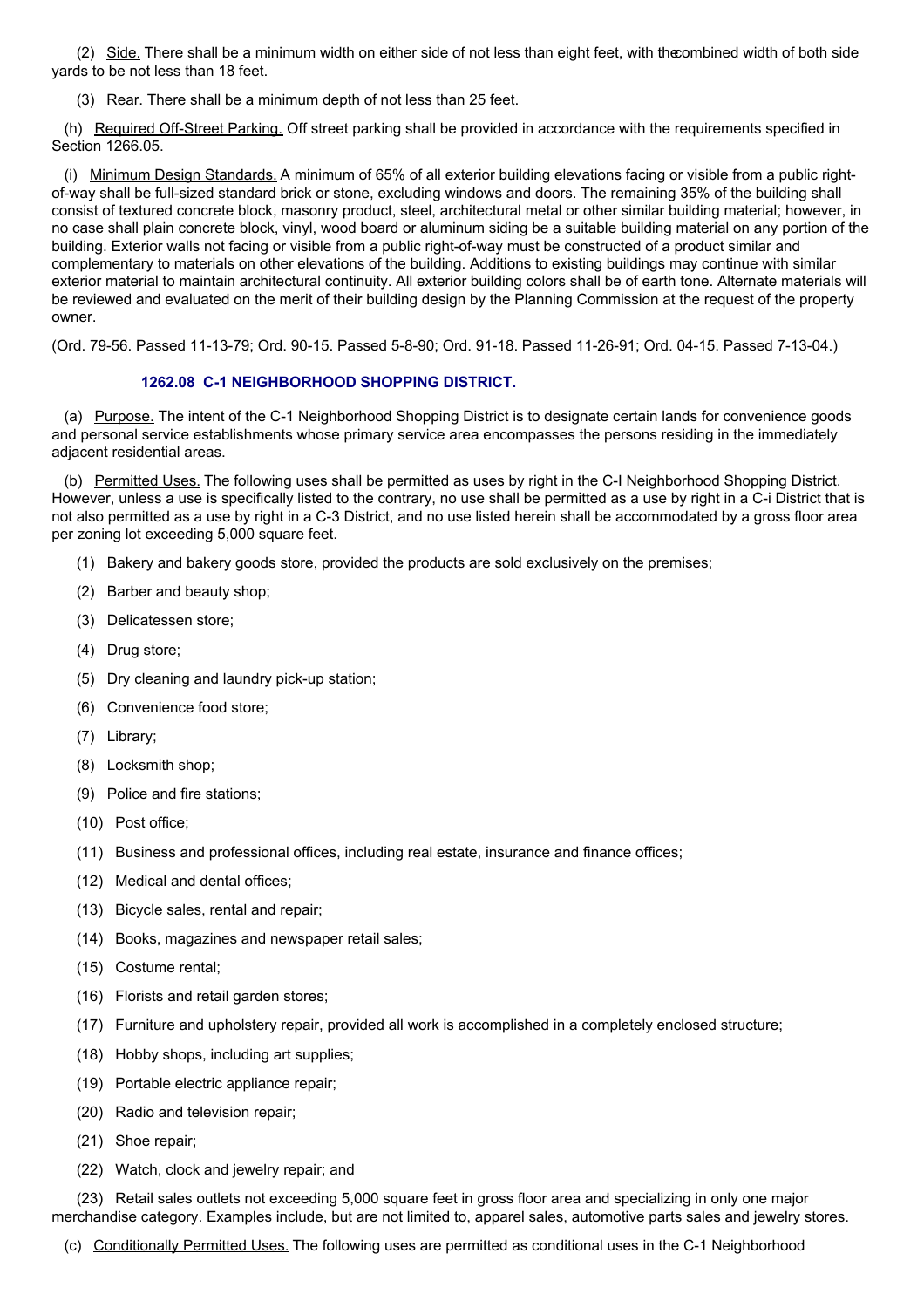Shopping District, subject to the approval of the Board of Zoning Appeals and the subsequent issuance of a conditional use permit by the Code Enforcement Officer, which procedure is specified in Sections 1266.01 and 1268.05(f):

(1) Medical clinics;

(2) Public utility substations or exchanges;

(3) Restaurants (sit-down and carry-out);

(4) Automobile service stations, including automobile repair, provided that all repair work, except that of a minor nature (e.g. change of a fan belt, a minor carburetor adjustment, tire removal and/or replacement, windshield wiper replacement, etc.), is conducted wholly within a completely enclosed building, and provided, further, that such service station is located adjacent to an arterial street as designated in the Official Thoroughfare Plan;

- (5) Drive-through windows ancillary to principally permitted or conditionally permitted uses;
- (6) Charitable collection bins; and
- (7) Automobile convenience service facilities.

(d) Minimum Lot Area and Width. There shall be permitted zoning lots not less than 7,500 square feet in land area and a lot width not less than 60 feet.

(e) Maximum Building Height.No commercial structure shall exceed 35 feet in height.

- (f) Minimum Yards.
	- (1) Front. There shall be a minimum setback of not less than 30 feet.

(2) Side. None required if a party wall is agreed to by adjoining property owners, otherwisesix feet, except that there shall be a minimum width of 25 feet when adjacent to any "A," "R" or "S-PUD" District.

(3) Rear. There shall be a minimum depth of 25 feet.

(4) Abutting residential zones. If there is an abutting residential zone, a 25-foot landscaped perimeter area, in accordance with Section 1266.03(d), shall be provided along common lot lines on all nonresidential abutting zoning lots larger than two acres, and on all other nonresidential zoning lots, unless a six foot masonry wall or opaque wooden fence separates parking areas from residential lot lines, and such parking areas are used only for noncommercial vehicles.

(g) Required Off-Street Parking. Off street parking shall be provided in accordance with the requirements specified in Section 1266.05.

(h) Required Building Enclosure.All business and service establishments shall be conducted wholly within a completely enclosed building.

(i) Minimum Design Standards. A minimum of 65% of all exterior building elevations facing or visible from a public rightof-way, shall be full-sized standard brick or stone, excluding windows and doors. The remaining 35% of the building shall consist of textured concrete block, masonry product, steel, architectural metal or other similar building material, however, in no case shall plain concrete block, vinyl, wood board or aluminum siding be a suitable building material on any portion of the building. Exterior walls not facing or visible from a public right-of-way must be constructed of a product similar and complementary to materials on other elevations of the building. Additions to existing buildings may continue with similar exterior material to maintain architectural continuity. All exterior building colors shall be of earth tone. Alternate materials will be reviewed and evaluated on the merit of their building design by the Planning Commission at the request of the property owner.

(Ord. 79-56. Passed 11-13-79; Ord. 80-51. Passed 10-14-80; Ord. 81-11. Passed 414-81; Ord. 85-44. Passed 8-13-85; Ord. 85-49. Passed 10-22-85; Ord. 88-7. Passed4-26-88; Ord. 89-22. Passed 5-23-89; Ord. 90-15. Passed 5-8-90; Ord. 91-4. Passed 3-12-91; Ord. 04-15. Passed 7-13-04; Ord. 12-6. Passed 8-28-12.)

## **1262.09 C-2 HIGHWAY COMMERCIAL DISTRICT.**

(a) Purpose. The intent of the C-2 Highway Commercial District is to accommodate both extensive land uses with high traffic generation characteristics and typical "highway-oriented" uses that derive a significant part of their trade by virtue of their location along highway frontage with its relatively high traffic volume.

- (b) Permitted Uses. The following uses shall be permitted as a use-by-right in the C-2 Highway Commercial District:
	- (1) Agricultural implement sales and farm equipment storage and rental;
	- (2) Air conditioning, heating, plumbing and roofing shops;
	- (3) Automobile, trailer, recreational vehicle and motorcycle sales;
	- (4) Indoor commercial recreation establishments and health spas;
	- (5) Equipment rental and repair establishments;
	- (6) Pet shops, kennels and animal hospitals;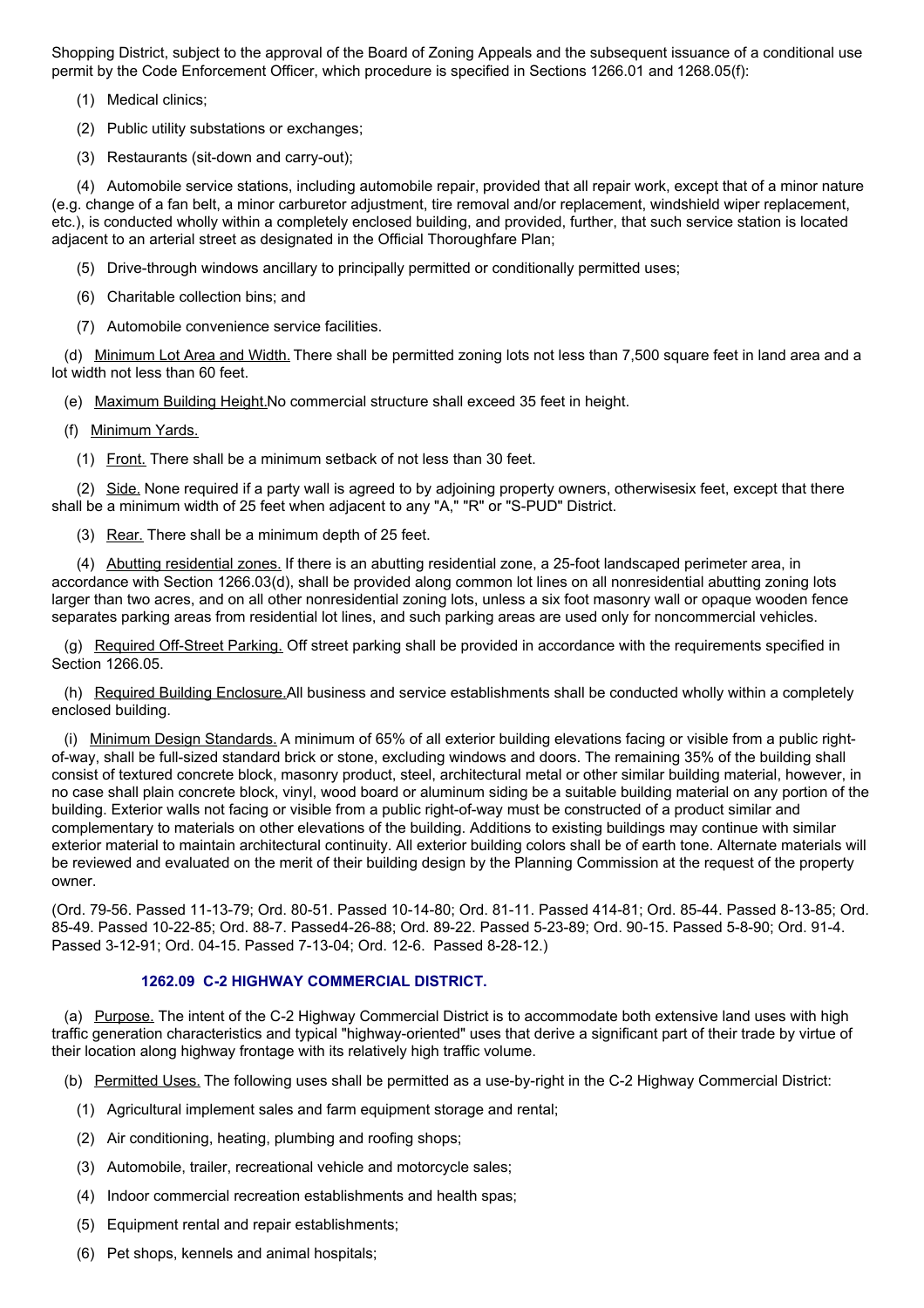- (7) Motels/hotels (all guest rooms limited to interior door access only);
- (8) Indoor theaters;
- (9) Warehouses and enclosed storage facilities; and
- (10) Convenience food stores.

(c) Conditionally Permitted Uses. The following uses are permitted as conditional uses in the C-2 Highway Commercial District, subject to the approval of the Board of Zoning Appeals and the subsequent issuance of a conditional use permit by the Code Enforcement Officer, which procedure is specified in Sections 1266.01 and 1268.05(f):

- (1) Automobile convenience service facilities, service stations and washing establishments;
- (2) Automobile, trailer, recreational vehicle and motorcycle sales (new, used and rental);
- (3) Automobile tire sales and service;
- (4) Automobile upholstery repair;
- (5) Commercial greenhouses;
- (6) Fraternal lodges and private clubs;
- (7) Medical clinics and hospitals;
- (8) Municipal or government buildings;
- (9) Indoor commercial recreational establishments and teen centers;
- (10) Public utility substations or exchanges;
- (11) Lounges and restaurants (sit-down, carry-out and drive-in);
- (12) Retail establishments providing commodities intended primarily for interstate travelers;
- (13) Bus terminal;
- (14) Convenience food stores;
- (15) Drive-through windows ancillary to principally permitted or conditionally permitted uses;
- (16) Body, fender and engine repair establishments for vehicles;
- (17) Charitable collection bins;
- (18) Beer/wine drive-through stores; and
- (19) Personal wireless service facilities.

(d) Minimum Lot Area and Lot Width. There shall be permitted zoning lots not less than 5,000 square feet in land area. No lot width shall be less than 50 feet.

(e) Maximum Building Height. No commercial structure shall exceed 45 feet in height.

- (f) Minimum Yards.
	- (1) Front. There shall be a minimum setback of 50 feet.

(2) Side. None required if a party wall is agreed to by adjoining property owners, otherwisesix feet, except that there shall be a minimum width of 50 feet when adjacent to any "A," "R" or "S-PUD" District.

(3) Rear. There shall be a minimum depth of twenty-five feet, except when adjacent to any "A," "R" or "S-PUD" District, in which cases there shall be a minimum depth of 50 feet.

(4) Abutting residential zones. If there is an abutting residential zone, a 25-foot landscaped perimeter area, in accordance with Section 1266.03(d), shall be provided along common lot lines on all nonresidential abutting zoning lots larger than two acres, and on all other nonresidential zoning lots, unless a six-foot masonry wall or opaque wooden fence separates parking areas from residential lot lines and such parking areas are used only for noncommercial vehicles.

(g) Required Off-Street Parking. Off-street parking shall be required in accordance with the requirements specified in Section 1266.05.

(h) Minimum Design Standards. A minimum of 65% of all exterior building elevations facing or visible from a public rightof-way, shall be full-sized standard brick or stone, excluding windows and doors. The remaining 35% of the building shall consist of textured concrete block, masonry product, steel, architectural metal or other similar building material, however, in no case shall plain concrete block, vinyl, wood board or aluminum siding be a suitable building material on any portion of the building. Exterior walls not facing or visible from a public right-of-way must be constructed of a product similar and complementary to materials on other elevations of the building. Additions to existing buildings may continue with similar exterior material to maintain architectural continuity. All exterior building colors shall be of earth tone. Alternate materials will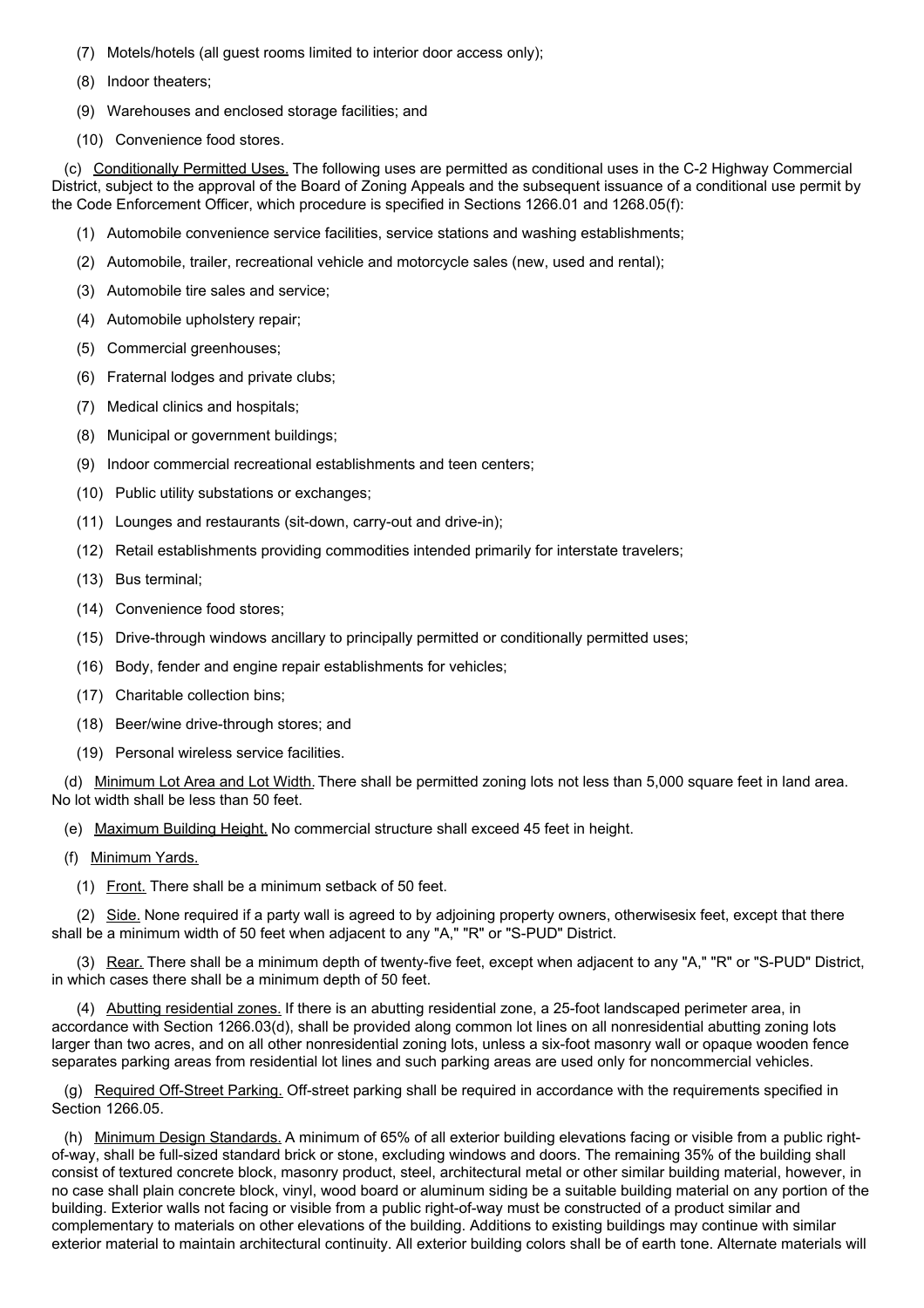be reviewed and evaluated on the merit of their building design by the Planning Commission at the request of the property owner.

(Ord. 79-56. Passed 11-13-79; Ord. 80-51. Passed 10-14-80; Ord. 81-05. Passed 2-10-81; Ord. 85-44. Passed 8-13-85; Ord. 89-1. Passed 1-10-89; Ord. 89-22. Passed 5-23-89; Ord. 90-15. Passed 5-8-90; Ord. 91-3. Passed 2-12-91; Ord. 91-4. Passed 3-12-91; Ord. 97-5. Passed 3-11-97; Ord. 04-15. Passed 7-13-04; Ord. 06-17. Passed 12-12-06; Ord. 12- 6. Passed 8-28-12; Ord. 17-05. Passed 9-26-17.)

#### **1262.10 C-3 COMMUNITY COMMERCIAL DISTRICT.**

(a) Purpose. The intent of the C-3 Community Commercial District is to provide for shopping center districts within the community so as to serve the general shopping and service needs of the City. Their locations shall accommodate the most intensive commercial and office development and shall reflect organized development activities.

- (b) Permitted Uses. The following uses shall be permitted as a use-by-right in the C-3 Community Commercial District:
	- (1) Advertising agencies;
	- (2) Antique shop;
	- (3) Apparel shop;
	- (4) Art supplies;
	- (5) Auto parts and glass;
	- (6) Bakery and bakery goods store, provided the products are sold exclusively on the premises;
	- (7) Banks and other financial institutions, including savings, loan and finance companies with drive-in windows;
	- (8) Barber shop;
	- (9) Beauty shop;
	- (10) Bicycle shop;
	- (11) Book, stationary or gift shop;
	- (12) Business and professional colleges;
	- (13) Camera and photographic supplies;
	- (14) Candy, soda fountain and ice cream store (excluding drive-ins);
	- (15) Carpet and rug store;
	- (16) Clinics, medical or dental;
	- (17) Clubs, including businessmen's and YMCA-YWCA;
	- (17A) Convenience food stores;
	- (18) Delicatessen store;
	- (19) Department store;
	- (20) Drug store;
	- (21) Dry cleaners;
	- (22) Drying and cleaning work;
	- (23) Employment agencies;
	- (24) Florist shop;
	- (25) Food store and supermarket;
	- (26) Funeral home;
	- (27) Garden supplies;
	- (28) Glass, china or pottery store;
	- (29) Glazing and glasswork;
	- (30) Haberdashery;
	- (31) Hardware store;
	- (32) Health clinics and health spas;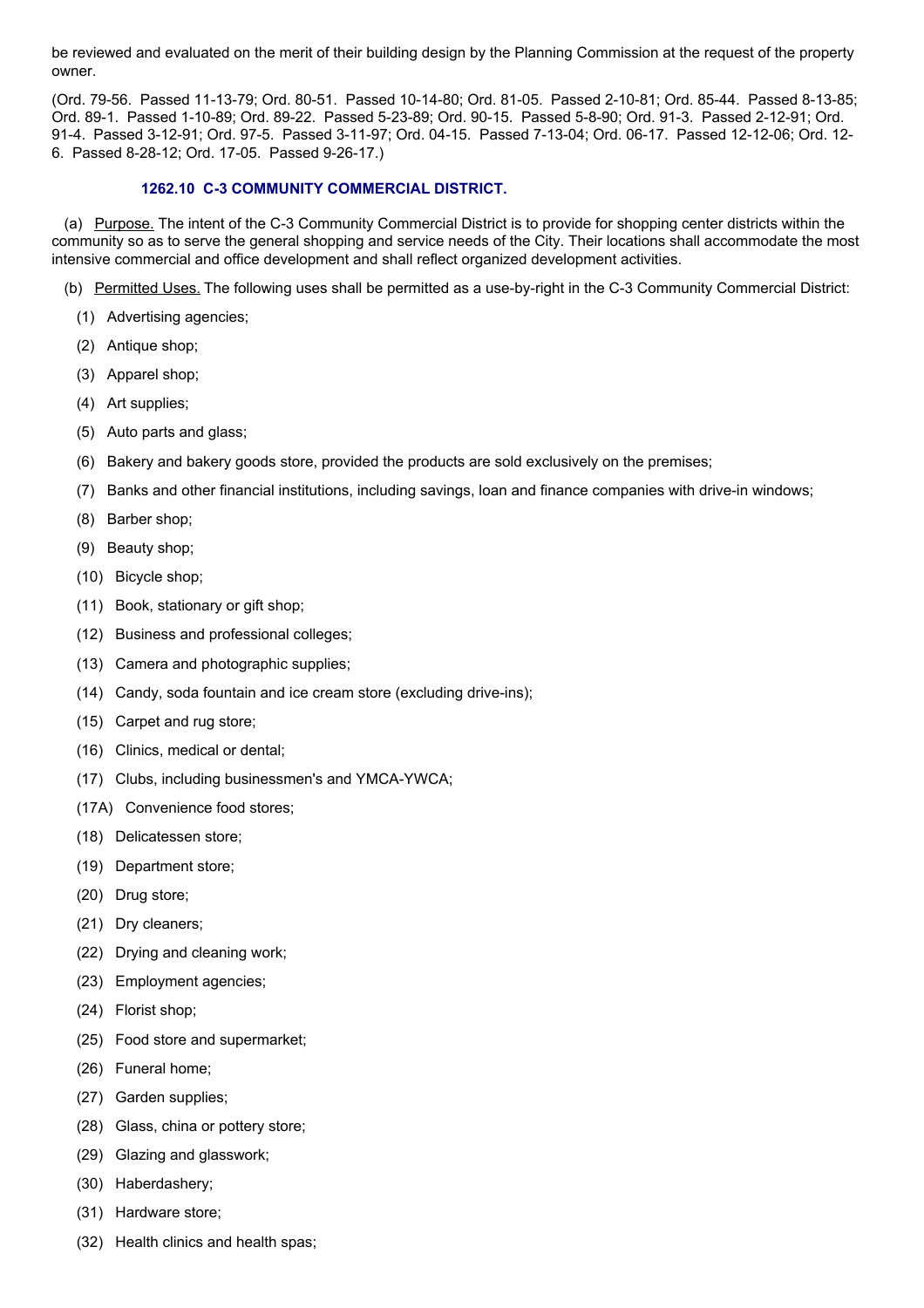- (33) Hobby shop;
- (34) Household appliance store, including incidental repair;
- (35) Interior decorating studio;
- (36) Jewelry store, including repair;
- (37) Laboratories, medical and dental;
- (38) Laundromats, self-service washing and drying;
- (39) Leather goods and luggage store;
- (40) Library;
- (41) Locksmith shop;
- (42) Music, musical instruments and record shop;
- (43) Newspaper office, including printing;
- (44) Office;
- (45) Office appliances and supply;
- (46) Off street parking lots and/or garages;
- (47) Opticians, optometrists and optical supply;
- (48) Paint and wallpaper store;
- (49) Pet shop, excluding boarding and outside run;
- (50) Plumbing sales and repair;
- (51) Police and fire stations;
- (52) Post office and telegraph office;
- (53) Printing establishments;
- (54) Radio and television stores, including repair;
- (55) Shoe store and shoe repair;
- (56) Sporting goods;
- (57) Studios for professional work or teaching of any form of fine arts, photography, music, drama and dance;
- (58) Tailor shop;
- (59) Theaters, excluding drive-in theaters;
- (60) Travel bureau;
- (61) Variety stores, including notions and five and ten-cent stores;
- (62) Furniture and upholstery repair, provided all work is accomplished in a completely enclosed structure.

(c) Conditionally Permitted Uses. The following uses are permitted as conditional uses in the C-3 Community Commercial District, subject to the approval of the Board of Zoning Appeals and the subsequent issuance of a conditional use permit by the Code Enforcement Officer, which procedure is specified in Sections 1266.01 and 1268.05(f):

- (1) Automobile service stations;
- (2) Medical clinics, health centers, hospitals and health spas;
- (3) Public utility substations or exchanges;
- (4) Wholesale establishments;
- (5) Lounges and restaurants (sit-down and carry-out);
- (6) Small tool rental establishments;
- (7) Private clubs;
- (8) Adult uses; (Reserved);
- (9) Indoor amusement centers, teen centers and commercial recreational establishments;
- (10) Drive-through windows ancillary to principally permitted or conditionally permitted uses;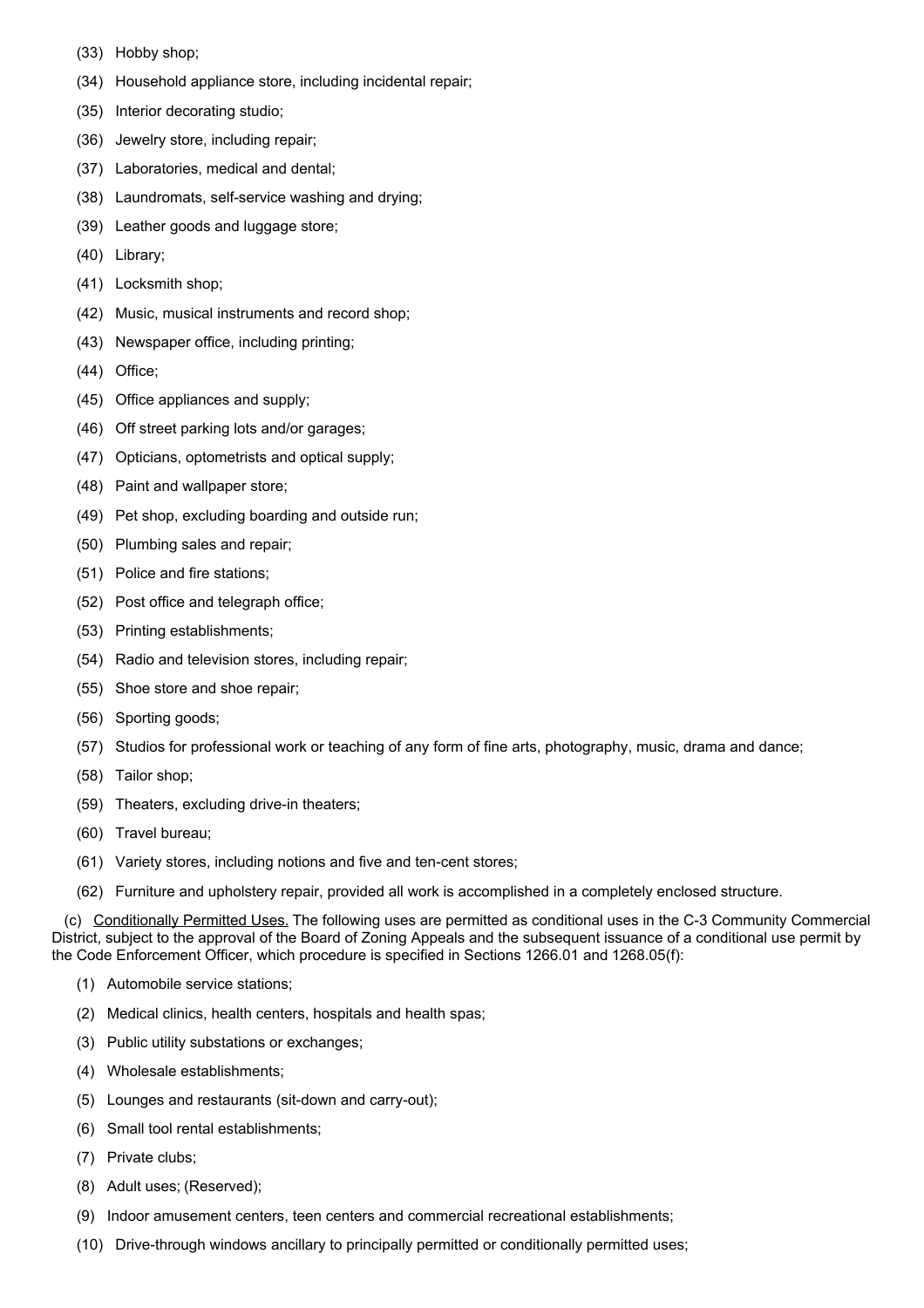(11) Automobile upholstery repair;

(12) Automobile washing establishments;

(13) Charitable collection bins;

(14) Automobile convenience service facilities;

(15) Drive-through businesses for which the floor area devoted to the stocking or sale of alcoholic beverages is less than 10%;

(16) Retail establishments selling outdoor recreational items to be permanently installed on residential zoning lots;

(17) Automobile muffler repair businesses;

(18) Churches; and

(19) Bingo, as regulated by the State of Ohio, provided that such use is within a shopping center where there is no other bingo operation, and provided there is available automobile parking equal to at least one space per 50 gross square feet of business area devoted to bingo gaming.

(d) Minimum Lot Area and Width. There shall be permitted zoning lots not less than 12,000 square feet in land area. No lot width shall be less than 75 feet.

(e) Maximum Building Height. No commercial structure shall exceed 45 feet in height.

(f) Minimum Yards.

(1) Front. There shall be a minimum setback of not less than 25 feet.

(2) Side. None required if a party wall is agreed to by adjoining property owners, otherwisesix feet, except that there shall be a minimum width of twenty-five feet when adjacent to any "A," "R" or "S-PUD" District.

(3) Rear. There shall be a minimum depth of not less than 25 feet.

(4) Abutting residential zones. If there is an abutting residential zone, a 25-foot landscaped perimeter area, in accordance with Section 1266.03(d), shall be provided along common lot lines on all nonresidential abutting zoning lots larger than two acres, and on all other nonresidential zoning lots, unless a six-foot masonry wall or opaque wooden fence separates parking areas from residential lot lines and such parking areas are used only for noncommercial vehicles.

(g) Required Off Street Parking. Off-street parking shall be required in accordance with the requirements specified in Section 1266.05.

(h) Minimum Design Standards. A minimum of 65% of all exterior building elevations facing or visible from a public rightof-way, shall be full-sized standard brick or stone, excluding windows and doors. The remaining 35% of the building shall consist of textured concrete block, masonry product, steel, architectural metal or other similar building material, however, in no case shall plain concrete block, vinyl, wood board or aluminum siding be a suitable building material on any portion of the building. Exterior walls not facing or visible from a public right-of-way must be constructed of a product similar and complementary to materials on other elevations of the building. Additions to existing buildings may continue with similar exterior material to maintain architectural continuity. All exterior building colors shall be of earth tone. Alternate materials will be reviewed and evaluated on the merit of their building design by the Planning Commission at the request of the property owner.

(Ord. 79-56. Passed 11-13-79; Ord. 80-28. Passed 6-10-80; Ord. 80-51. Passed 1-14-80; Ord. 81-42. Passed 11-10-81; Ord. 83-19. Passed 6-14-83; Ord. 85-44. Passed 8-13-85; Ord. 89-1. Passed 1-10-89; Ord. 89-22. Passed 5-23-90; Ord. 90-15. Passed 5-8-90; Ord. 91-3. Passed 2-12-91; Ord. 91-4. Passed 3-12-91; Ord. 95-10. Passed 8-22-95; Ord. 96-1. Passed 2-13-96; Ord. 96-14. Passed 4-23-96; Ord. 99-2 1. Passed 12-28-99; Ord. 04-15. Passed 7-13-04; Ord. 12-6. Passed 8-28-12.)

## **1262.11 C-4 OFFICE AND INDUSTRIAL SALES - SERVICE PARK DISTRICT.**

(a) Purpose. Purposes of the C-4 Office and Industrial Sales - Service Park Districts include: (i) development of commerce park environments within the City to accommodate professional and light industrial uses in employment centers independent of existing commercial uses, and (ii) accommodation of retail uses, with principal access from an interstate highway, serving local and regional markets.

(b) Permitted Uses. The following uses shall be permitted as a use-by-right in the C-4 Office and Industrial Sales - Service Park District:

(1) Administrative offices of any kind, including public, semipublic, civic, religious and charitable organizations;

(2) Business offices, wholesaling, warehousing and distribution establishments and related facilities, and industrial sales and service establishments where a stock of goods may be maintained on the premises for local or regional transport and sales to customers, provided that floor area devoted to retail sales does not comprise more than 10% of the total business;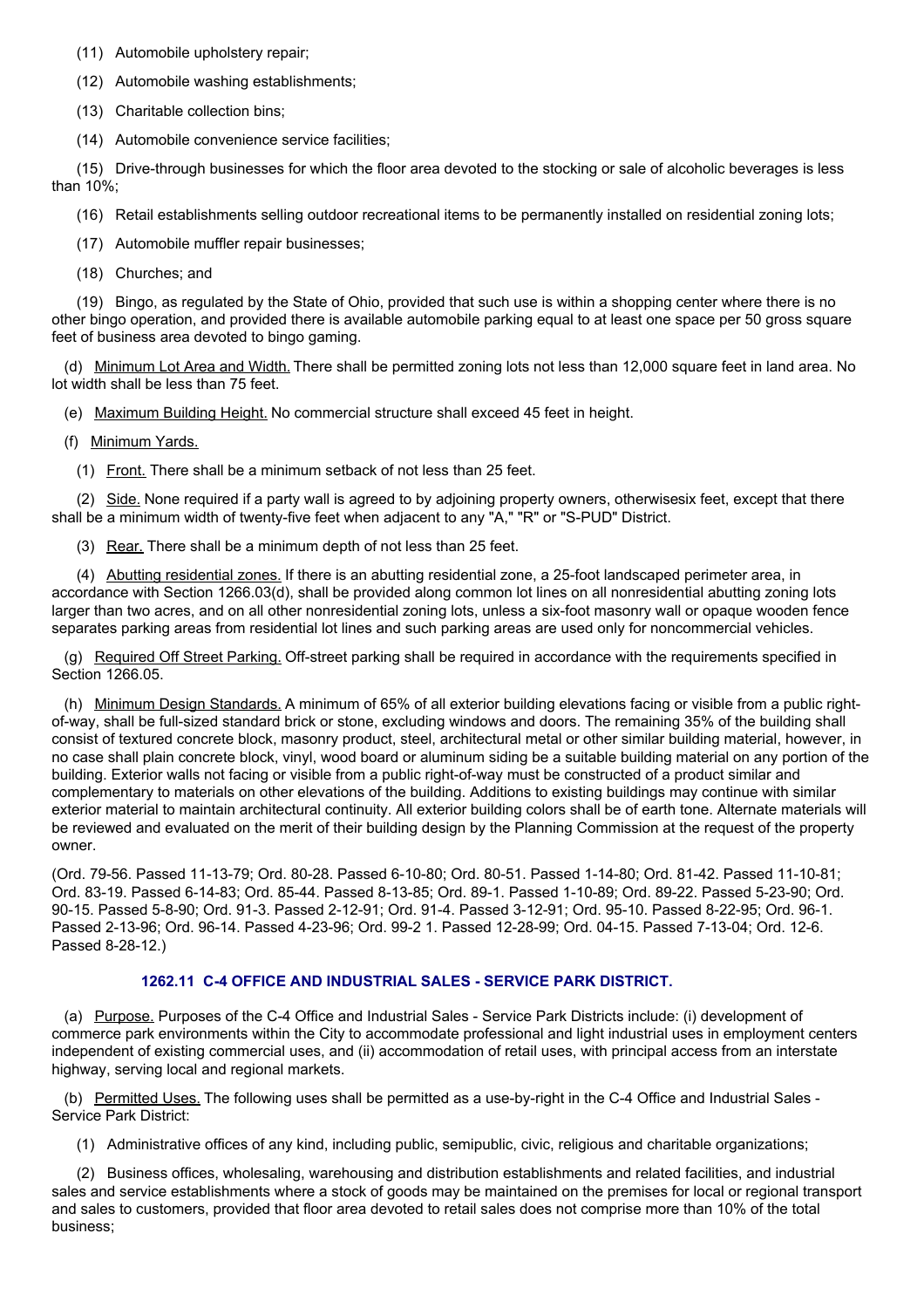(3) Professional services, including, but not limited to, offices of physicians, surgeons, dentists, lawyers, accountants, architects, engineers, insurance and real estate agents and members of similar professions;

(4) Research and development offices;

(5) Banks and financial institutions, including loan, savings and finance companies with drive-in windows;

(6) Medical clinics, hospitals and health spas; and

(7) School and educational services.

(8) Retail and service businesses with an indoor floor area of 80,000 or more square feet dedicated to such uses, and located on at least a twelve acre zoning lot within 1,000 feet of an interstate highway.

(9) Retail and service businesses contiguous and ancillary to uses specified by division (b)(8) of this section and built subsequently upon zoning lots subdivided from tracts so developed.

(c) Conditionally Permitted Uses. The following uses are permitted as conditional uses in the C-4 Office and Industrial Sales - Service Park District, subject to the approval of the Board of Zoning Appeals and the subsequent issuance of a conditional use permit by the Code Enforcement Officer, which procedure is specified in Sections 1266.01 and 1268.05(f):

(1) Funeral home and mortuary;

(2) Personal service establishments, such as a drug store, barber shop, beauty shop or similar personal service establishment, provided that not more than 10% of the total gross floor area of permitted uses is occupied by such use;

(3) Restaurants: sit-down;

(4) Motels/hotels (all guest rooms limited to interior door access only);

(5) Compounding assembly, treatment or fabricating establishments which may be characterized as light industry, such as tool and die manufacturing, electrical and electronic component production and assembly, surgical and medical equipment, small motor and machinery production and similar uses. All such uses shall be carried out within a completely enclosed structure and shall comply with the minimum performance standards specified in Section 1266.04.

(6) *(Editor's note: Division (c)(6) was repealed by Ordinance 83-18, passed June 14, 1983.)*

(7) Municipal or government buildings; and

(8) Personal wireless service facilities.

(d) Minimum Lot Area and Width. There shall be permitted zoning lots not less than 20,000 square feet. No lot width shall be less than 100 feet.

(e) Maximum Building Height.A structure with a minimum setback shall not exceed 40 feet in height. Structures exceeding minimum front yard setbacks shall be allowed a height of one foot for each two feet of setback from any property line, not to exceed 100 feet.

#### (f) Minimum Yards.

(1) Front. There shall be a minimum setback of not less than 35 feet.

(2) Side. Structures with heights not exceeding forty feet shall have minimum side yards of ten feet, unless adjacent to an "R," "S-PUD" or "0" District, in which case the required side yard shall be 25 feet. Structures exceeding 40 feet in height shall have side yards the greater of either the above or twice the building height.

(3) Rear. Structures with heights not exceeding forty feet shall have minimum rear yards of not less than 25 feet, unless adjacent to an "R," "S-PUD" or "0" District, in which case the required rear yard shall be 35 feet. Structures exceeding 40 feet in height shall have rear yards the greater of either the above or twice the building height.

(4) Abutting residential zones. If there is an abutting residential zone, a 25-foot landscaped perimeter area, in accordance with Section 1266.03(d), shall be provided along common lot lines on all nonresidential abutting zoning lots larger than two acres, and on all other nonresidential zoning lots, unless a six-foot masonry wall or opaque wooden fence separates parking areas from residential lot lines and such parking areas are used only for noncommercial vehicles.

(g) Required Off-Street Parking. Off-street parking shall be provided in accordance with the requirements specified in Section 1266.05.

(h) Minimum Design Standards. A minimum of 75% of the exterior building wall-face oriented towards the front lot line shall be a constructed with a decorative brick, stone, textured concrete block, EIFS (synthetic stucco) or similar building materials. Additions to existing buildings may continue with similar exterior material to maintain architectural continuity. All exterior building colors shall be of earth tone. Alternate materials will be reviewed and evaluated on the merit of their building design by the Planning Commission at the request of the property owner.

(Ord. 79-56. Passed 11-13-79; Ord. 80-43. Passed 9-23-80; Ord. 91-4. Passed 3-12-91; Ord. 92-21. Passed 6-30-92; Ord. 95-10. Passed 8-22-95; Ord. 97-5. Passed 3-11-97; Ord. 02-11. Passed 9-24-02; Ord. 04-15. Passed 7-13-04; Ord. 17- 05. Passed 9-26-17.)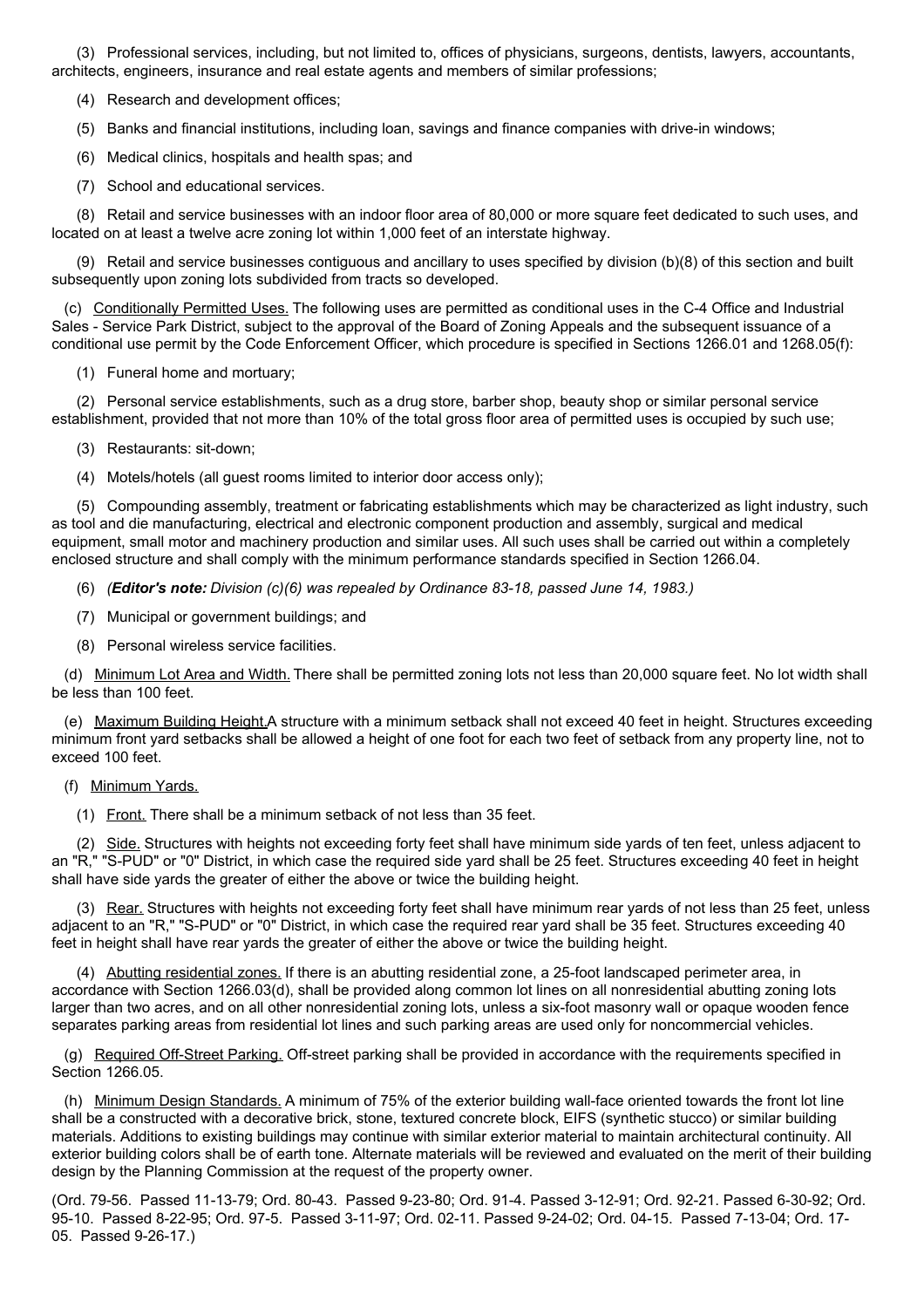#### **1262.115 E-1 EDUCATIONAL INSTITUTION DISTRICT.**

(a) Purpose. The E-1 Educational Institution District has been designed to accommodate all the primary and necessary functions of secondary, post-secondary and vocational educational institutions. Ancillary residential, office or research facilities, not an integral part of an existing educational institution, must be conditionally reviewed because of a potentially large impact.

(b) Permitted Uses. The following uses shall be permitted in an E-1 Educational Institution District:

(1) All nonresidential buildings or structures as needed for instruction, administration ormaintenance of a secondary, post-secondary or vocational educational institution;

(2) Publicly owned parks and playgrounds; and

(3) Public libraries, publicly owned museums and schools and other buildings or premises used exclusively by Federal, State, County or Municipal governments for public purposes, but not including workshops, workhouses or open storage.

(c) Conditionally Permitted Uses. The following uses shall be conditionally permitted in an E-1 Educational Institution District, subject to the approval of the Administrative Board for Planning and Zoning Appeals and the subsequent issuance of a conditional use permit as set forth in Sections 1266.01 and 1268.05(f):

(1) Dormitories and other residential structures necessary for the conduct of a post-secondary educational institution;

(2) Clinics, research centers, light manufacturing enterprises and business offices located in existing buildings, not including uses which create consumer traffic at retail or excessive vehicular traffic of any kind, and not including the sale or storage of items which are readily available through retail or wholesale outlets;

(3) Churches, Sunday school buildings, parish houses and other places of worship;

(4) Conversions of existing structures to residential uses consistent with the demonstrated need of a post-secondary institution to house its students, provided that such conversions meet the zoning standards applicable to multifamily development in an "R-5 District"; and (Ord. 87-4. Passed 2-10-87.)

(5) Personal wireless service facilities.

(Ord. 97-5. Passed 3-11-97.)

(d) Minimum Lot Area and Width. There shall be permitted zoning lots not less than 40,000 square feet in area. No lot width shall be less than 150 feet.

(e) Maximum Building Height. No structure shall exceed 45 feet in height.

(f) Minimum Yards.

(1) Front. There shall be a minimum setback of 50 feet.

(2) Side and rear. There shall be a minimum side yard width of 25 feet, except when next to a residential zone, in which case the side yard width shall be the greater of either 50 feet or 2.5 times the structural height.

(g) Required Off-Street Parking. Off-street parking shall be required in accordance with Section1266.05.

(Ord. 87-4. Passed 2-10-87.)

## **1262.12 I-1 GENERAL INDUSTRIAL DISTRICT.**

(a) Purpose. The intent of the I-1 General Industrial District is:

(1) To designate certain lands exclusively for new industrial development which will not adversely affect its surroundings and which can be effectively serviced with the necessary utilities and access; and

(2) To reflect the existing pattern of industrial development in the community. These land areas are to be reserved exclusively for industrial, manufacturing, warehousing and wholesaling activities and related purposes.

(b) Permitted Uses. The following uses shall be permitted as a use-by-right in the I-1 General Industrial District:

(1) Any industrial or manufacturing establishment, provided that any such permitted use shall comply with the minimum performance standards specified in Section 1266.04;

(2) Research and engineering laboratories;

(3) Wholesale establishments;

(Ord. 79-51. Passed 11-13-79.)

(4) Business offices, warehousing and distribution establishments, and related facilities, not including retail sales;

(5) Professional services, including, but not limited to, offices of physicians, lawyers, accountants, architects and members of similar professions; and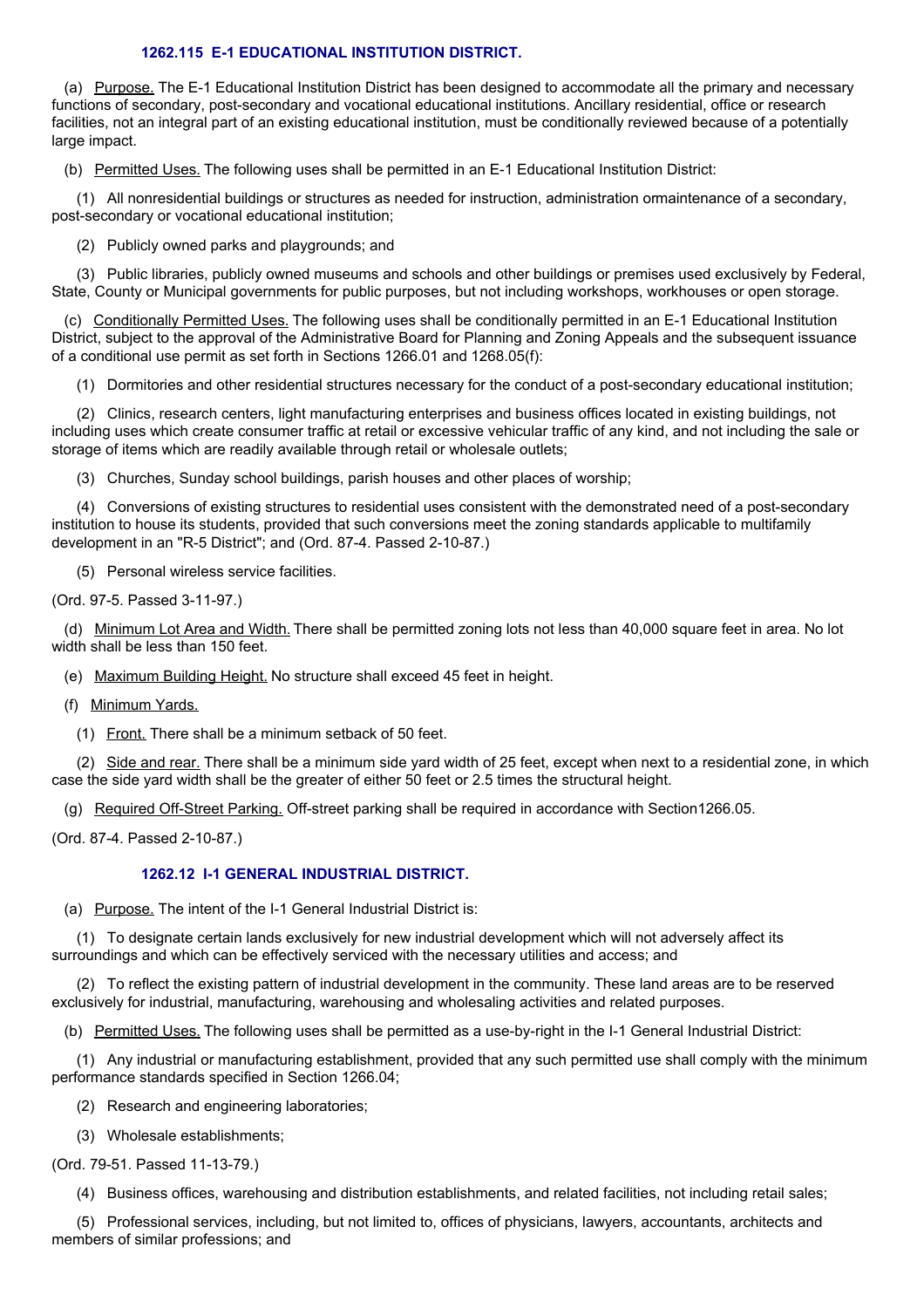#### (6) Medical clinics and hospitals.

(Ord. 98-3. Passed 2-10-98.)

(c) Conditionally Permitted Uses.The following uses are permitted as conditional uses in the I-1 General Industrial District, subject to the approval of the Board of Zoning Appeals and the subsequent issuance of a conditional use permit by the Code Enforcement Officer, which procedure is specified in Sections 1266.01 and 1268.05:

- (1) Municipal or government buildings;
- (2) Public utility substations or exchanges;
- (3) Restaurants (sit-down and carry-out); and

(Ord. 79-56. Passed 11-13-79.)

(4) Personal wireless service facilities.

(Ord. 97-5. Passed 3-11-97.)

(d) Minimum Lot Area and Width. There shall be permitted zoning lots not less than 20,000 square feet in lot area. No lot width shall be less than 100 feet.

(Ord. 88-16. Passed 10-25-88.)

(e) Maximum Building Height. A structure with a minimum setback shall not exceed 40 feet in height. Structures exceeding minimum front yard setbacks shall be allowed a height of one foot for each two feet of setback from any property line, not to exceed 100 feet.

(Ord. 95-10. Passed 8-22-95.)

(f) Minimum Yards.

(1) Front. There shall be a minimum setback of 35 feet for all fully enclosed buildings not allowing vehicular access through a front wall, and a minimum setback of 50 feet for all other buildings and structures.

(Ord. 81-16. Passed 5-12-81.)

(2) Side. Structures with heights not exceeding forty feet shall have minimum side yards of ten feet, unless adjacent to an "R," "S-PUD" or "0" District, in which case the required side yard shall be 25 feet. Structures exceeding 40 feet in height shall have side yards the greater of either the above or twice the building height.

(3) Rear. Structures with heights not exceeding 40 feet shall have minimum rear yards of not less than 25 feet, unless adjacent to an "R," "S-PUD" or "0" District, in which case the required rear yard shall be 35 feet. Structures exceeding 40 feet in height shall have rear yards the greater of either the above or twice the building height.

(Ord. 95-10. Passed 8-22-95.)

(4) Abutting residential zones. Where any use in this zone abuts a residential zone, a minimum 25-foot wide landscaped edge shall be required in accordance with Section 1266.03(d).

(Ord. 81-16. Passed 5-12-81.)

(g) Required Off Street Parking.Off-street parking shall be required in accordance with the requirements specified in Section 1266.05.

(h) Minimum Design Standards. A minimum of 75% of the exterior building wall-face oriented towards the front lot line shall be a constructed with a decorative brick, stone, textured concrete block, EIFS (synthetic stucco) or similar building materials. Additions to existing buildings may continue with similar exterior material to maintain architectural continuity. All exterior building colors shall be of earth tone. Alternate materials will be reviewed and evaluated on the merit of their building design by the Planning Commission at the request of the property owner.

(Ord. 79-56. Passed 11-13-79; Ord. 04-15. Passed 7-13-04.)

# **CHAPTER 1264**

## **Special District Regulations**

- 1264.01 S-FP Flood Plain District.
- 1264.02 EQ Environmental Quality District.
- 1264.03 S-PUD Planned Unit Development District.
- 1264.04 S-PCD Planned Commercial Development District. (Repealed)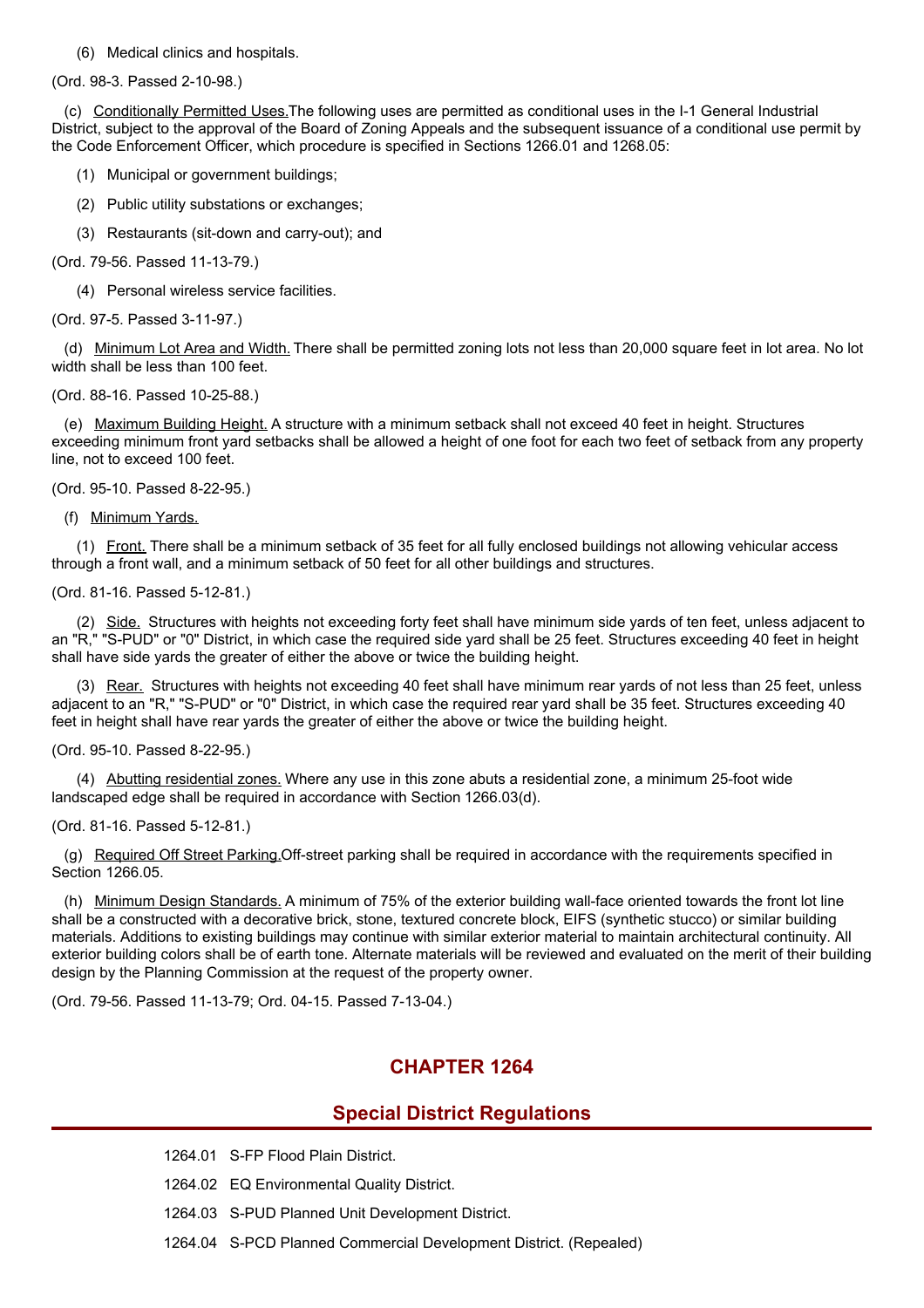1264.05 S-CBD Central Business District.

#### *CROSS REFERENCES*

Division of municipal corporations into zones - see Ohio R.C. 713.06

Restriction in location of buildings and structures - see Ohio R.C. 713.07

Restrictions on height of buildings and structures - see Ohio R.C. 713.08

Restrictions on bulk and location of buildings and structures, percentage of lotoccupancy and set-back building lines - see Ohio R.C. 713.09

Basis of districting or zoning; classification of buildings and structures - see Ohio R.C. 713.10

Notice and hearing on zoning regulations - see Ohio R.C. 713.12

Violations may be enjoined - see Ohio R.C. 713.13

## **1264.01 S-FP FLOOD PLAIN DISTRICT.**

(a) Purpose and Intent. The S-FP Flood Plain District is designed to meet the need of storm water channels to carry abnormal flows of water in time of high water and flooding, to prevent encroachments into the District which will unduly increase flood heights and damage, and to prevent the loss of life and excessive damage to property in the area of greatest flood hazard.

- (b) Principal Permitted Uses. The following are the principal permitted uses in the S-FP Flood Plain District:
	- (1) Agriculture and farms;
	- (2) Forestry; and
	- (3) Wildlife preserves.

(c) Conditionally Permitted Uses. The following uses are conditionally permitted,following receipt of the Miami Conservancy District's recommendation and subject to the approval of the Board of Zoning Appeals and the subsequent issuance of a conditional use permit by the Code Enforcement Officer, which procedure is specified in Section 1266.01:

(1) Public and private parklands and recreation sites and open space;

(2) Open storage of floatable materials.Logs, tree stumps and branches, lumber, lumber products and other floatable material may be placed, displayed or stored in the open of flood plain land, where permitted by the State statutes, provided the area so used is enclosed by an open wire fence properly anchored to restrain such materials from floating downstream during times of high water.

- (3) Quarries. Quarries are subject to the provisions in Section1266.01(e).
- (4) Sand and gavel pits.Sand and gravel pits are subject to the provisions specified in Section 1266.01(e).

(Ord. 79-56. Passed 11-13-79.)

(5) Personal wireless service facilities.

(Ord. 97-5. Passed 3-11-97.)

- (d) Prohibited Uses. The following are prohibited uses in the S-FP Flood Plain District:
	- (1) Residential dwellings;
	- (2) Commercial establishments;
	- (3) Industrial establishments;
	- (4) Sanitary landfill; and
	- (5) Dumping or filling.

(e) Preservation of Flood Plain. All buildings, other structures and fills of any kind of materials hereafter made, placed or erected on the flood plain shall be set back at least the distance required to preserve and maintain open and unobstructed the flood plain width as determined by the high water level of the regional flood.

(Ord. 79-56. Passed 11-13-79.)

## **1264.02 EQ ENVIRONMENTAL QUALITY DISTRICT.**

(a) Purpose and Intent. The purpose of environmental quality regulations is to protect the quality of the urban environment in those locations where the characteristics of the environment are distinctive and valuable and are vulnerable to damage by development permitted under conventional zoning and building regulations. Environmental quality regulations are required to protect the public and the property owners in the District from: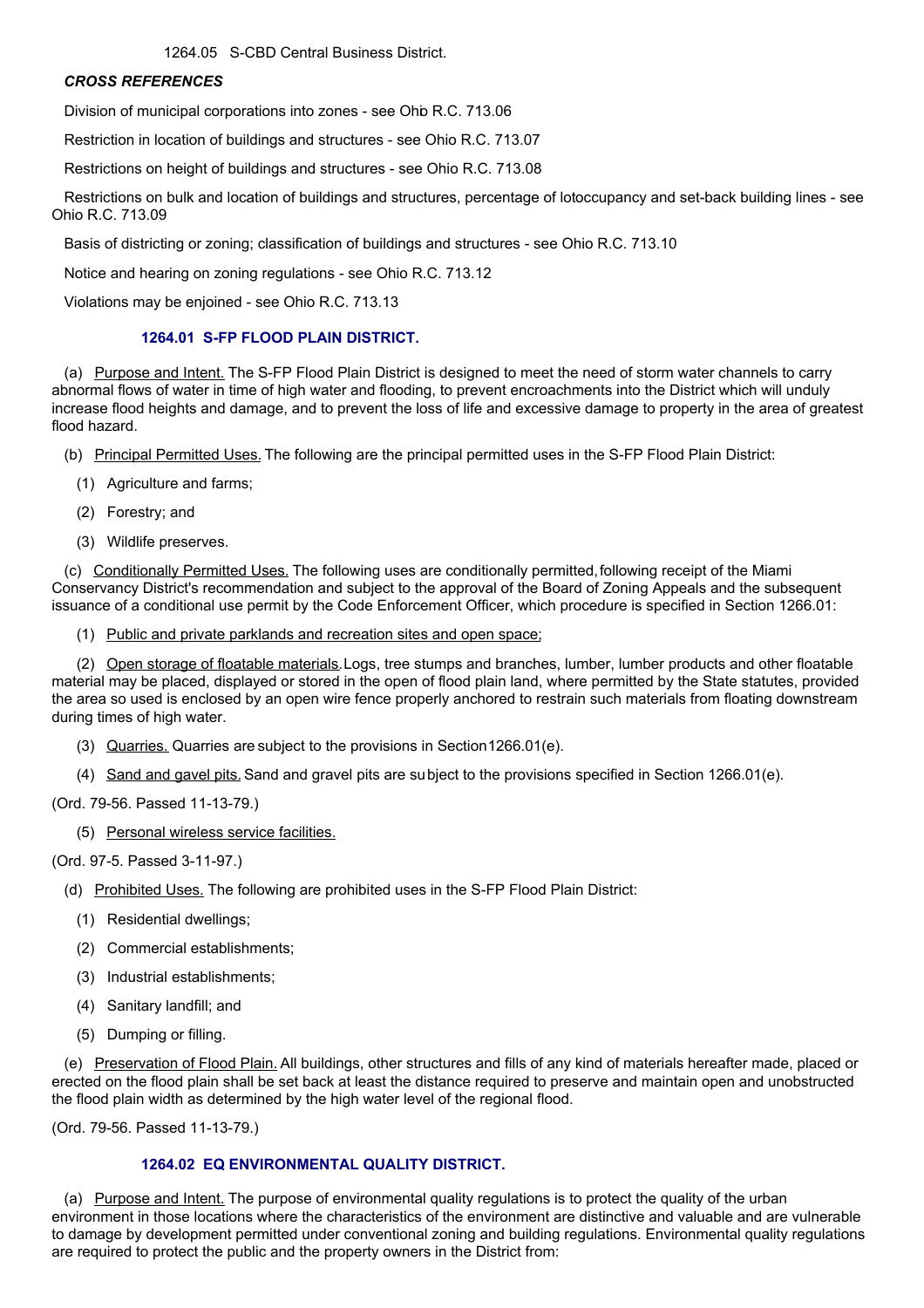- (1) Blighting influences which might be allowed by existing conventional zoning regulations;
- (2) Damage to areas of high public investment which have added value to the area;
- (3) Unsafe buildings or unstable land which might be caused by uncontrolled development;
- (4) Damage or destruction of properties in historic districts;

(5) Damage to the economic value and efficiency of operation of existing properties and/or new developments due to the interdependence of their visual and functional relationships;

- (6) Soil erosion and stream siltation; and
- (7) Destruction of valuable trees and other vegetation.

The location of all Environmental Quality (EQ) Districts shall be shown on the Zoning Map of the City as ann overlay zone superimposed in specific areas over existing zones. Adoption of EQ Districts shall be by action of Council pursuant to the provisions of this section and other applicable law.

(b) Applicability.

(1) Except as otherwise provided herein and in other parts of this Zoning Code, all regulations of the underlying zone districts shall apply to and control property in an EQ District, provided, however, that in the case of conflict between the provisions of an underlying zoning district and an EQ District, the provisions of the EQ District shall prevail.

(2) Wherever applicable by the provisions of this chapter, the EQ District shall supersede the administrative procedures pertaining to the issuance of building permits within underlying zoning districts which require the authorization of the Code Enforcement Officer or other boards, as provided in the respective chapters of this Zoning Code.

#### (c) Establishment of EQ Districts.

(1) Council may, from time to time, upon recommendation by the Planning Commission, create EQ Districts upon a finding of the following:

A. That the area under consideration for an EQ District exhibits the definitional qualities as specified inChapter 1270; and

B. An area under consideration for an EQ District contains the category qualification criteria as specified in the provisions of this section.

(2) The Planning Commission shall prepare, pursuant to this section, a Development Guidelines Report (DGR) for each EQ District established. The Development Guidelines Report shall be recommended to Council which shall adopt, revise or add to such guidelines and incorporate the same in the ordinance establishing any specific EQ District. The DGR shall describe in words and/or illustrations the special and distinctive environmental characteristics which are to be protected and the development features which will be reviewed for impact of a proposed development on the environment.

(d) Categories, Qualifications and Reasons for Protection.

(1) Environmental Quality Districts shall be classified by categories according to the provisions and qualifications as described herein, and each district type shall be shown on the Zoning Map of the City.

(2) Environmental Quality - High Public Investment (PI)-type shall be identified as EQ-PI Districts.

A. Rationale for establishment of EQ-PI Districts is the fact that the investment of substantial public funds, based on established public policies or improvements in certain instances, requires the protection of such investment over and above the protection provided by conventional building and zoning regulations for the following reasons:

1. To prevent the recurrence of blight;

2. To prevent diminution of the effectiveness and value of the public investments ;

3. To encourage coordinated development of parcels and structures in accordance with efficient building design, multipurpose uses of sites, unified off-street parking, trucking and service areas and internal pedestrian linkages;

4. To achieve development which is integrated both functionally and visually with the existing development which is to remain; and

5. To achieve the full benefit for the public and private owners of the public improvements in the areas.

B. EQ-PI Districts shall contain evidence of significant public investments which are made pursuant to a plan for renewal, revitalization or other substantial physical improvements, adopted or approved by Council. EQ-PI Districts shall contain three or more of the following public investment qualification characteristics:

- 1. A public park, plaza, square, fountain or statuary;
- 2. Land cleared of blighting structures by urban redevelopment;
- 3. Public automobile parking garages or surface lots and other similar public improvements;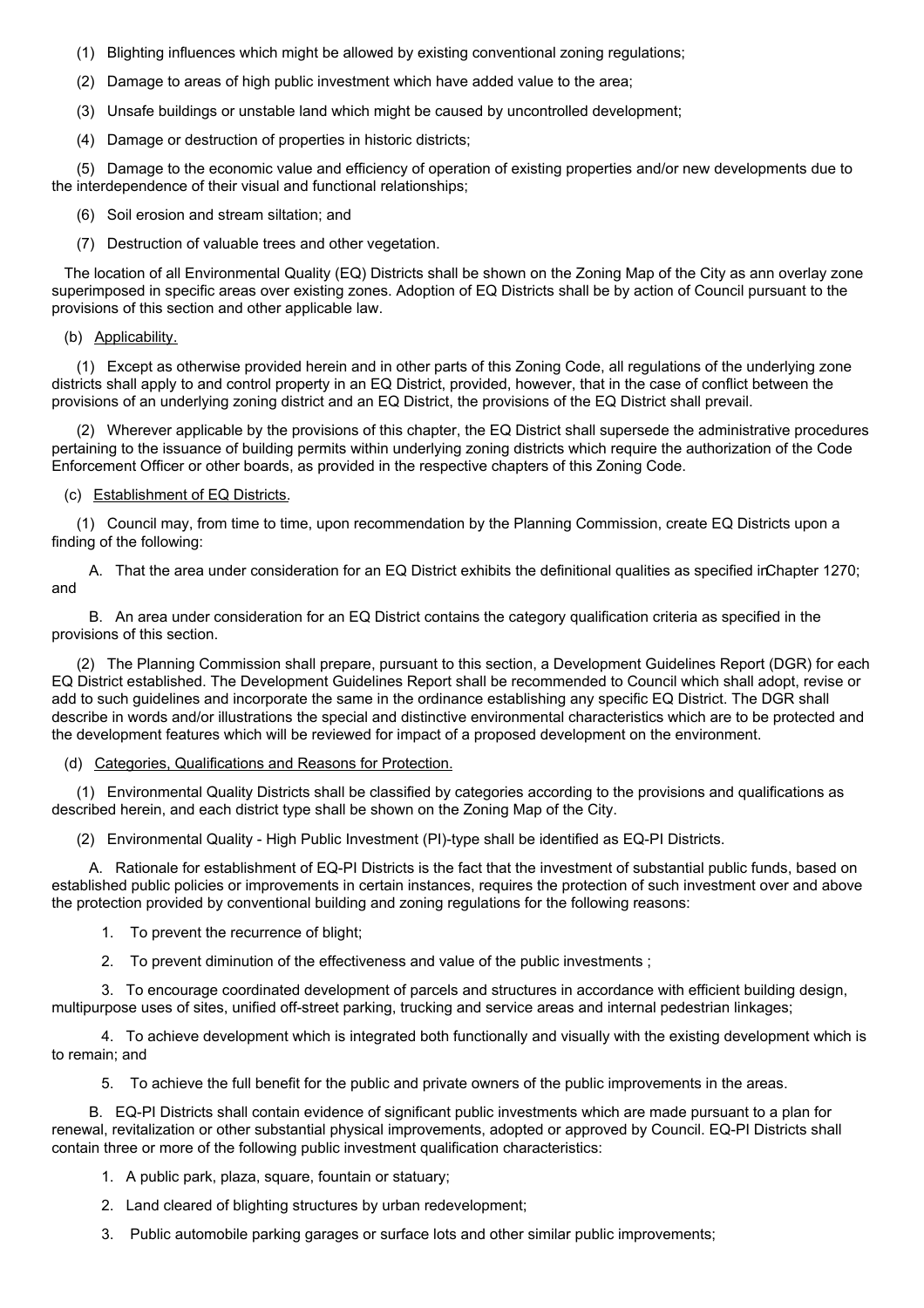4. Public pedestrian walkways;

5. Street tree plantings or other surface landscape treatment;

6. Private buildings erected on former redevelopment land in accordance with proper design approval;

7. Substantial public investment in comprehensive urban design planning for the purpose of guiding planned revitalization; and

8. Public and private investment in a community urban redevelopment corporation pursuant to a plan adopted by Council which includes the provision of planned revitalization activities in the proposed EQ-PI District. Such plan shall specifically define the boundaries of such redevelopment area.

(e) Development Permission; Exemptions. The following permits are subject to review by category.

(1) Building permits not exempted by paragraph (e)(2) hereof shall not be issued until development permission is granted according to the procedures specified in subsection (f) hereof.

(2) The following building permits are exempt from the provisions of this section:

A. All permits for plumbing, heating, air conditioning, elevators, fire alarms and extinguishing equipment and all other mechanical and electrical equipment not involving a change of use or occupancy;

B. Any permit necessary for compliance with retroactive provisions of the Building Code;

C. Any permit necessary for the immediate public health or safety;

D. Any permit necessary for compliance with a lawful order of the Code Enforcement Officer;

E. All permits for interior alterations and repairs;

F. All permits for exterior alterations and repairs not involving a change in use or occupancy and not increasing the floor area of a building or structure; and

G. Such other permits as may be exempt pursuant to the provisions of each specific EQ District ordinance.

(3) Permits subject to review will require the submission of an application for development permission and shall be classified for administrative review according to the following categories:

A. Category 1.

1. All permits for additions to buildings and structures;

2. All permits for replacement of existing signs and billboards which do not result in an increase in size;

3. All permits for construction of miscellaneous and accessory structures and buildings; and

4. All permits for exterior alterations and repairs involving a change in use or occupancy or an increase in the floor area of a building or structure.

- B. Category 2.
	- 1. All permits for new primary buildings or structures; and
	- 2. All permits for new signs and billboards.

(f) Development Permission; Application. Submission requirements, review procedure, decisions, reconsideration and approval shall be as follows:

(1) Application for development permission in EQ Districts shall be made to the Code Enforcement Officer on such form or forms as may be provided by such office. The information required for submission shall be as follows:

A. The application for development permission for Category 1 permits shall include

1. Existing conditions report. Data, photographs and maps to show existing conditions and use of the property involved;

2. Physical improvements report. Written statement, drawings, renderings or elevations sufficient to show proposed construction, alterations, repairs or change in use; and

3. Supplemental information. Such supplemental information as may reasonably be required in order to assist in the EQ review process.

B. The application for development permission for Category 2 permits shall include

1. Existing conditions report. As required for paragraph (f)(1)A. hereof;

2. Development plan. Showing proposed development, including, where applicable, streets, drives, parking areas, walkways, heights of structures, location, elevation and setback of proposed buildings; drainage, grading and landscaping plans; proposed uses and square footage of uses; and recreational facilities;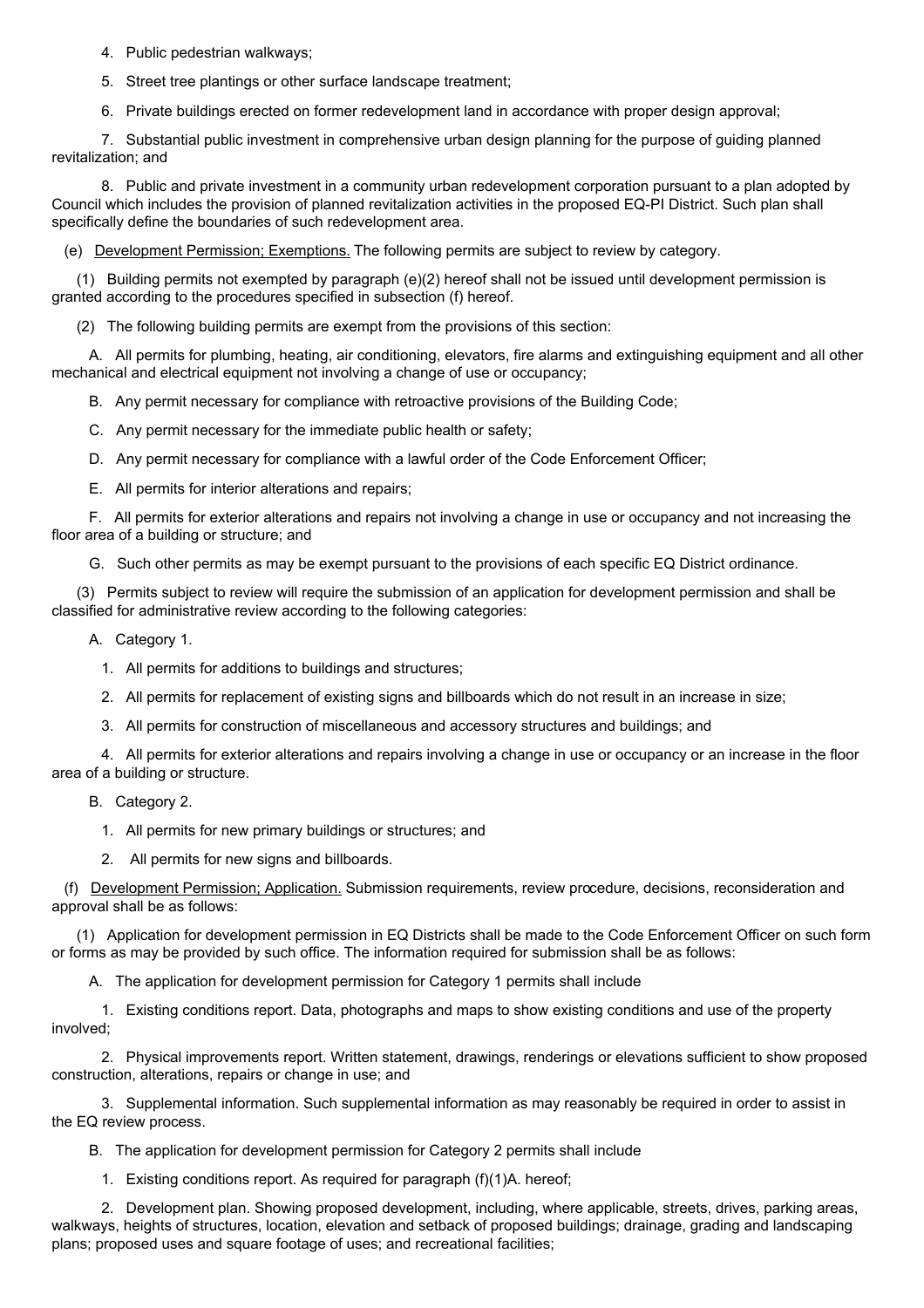3. Environmental assessment statement which:

(A) Describes the positive or negative impact of the proposed improvement, construction or development upon the applicable environmental features of the surrounding neighborhood. Environmental features for purposes of this statement include abutting land uses, traffic, noise, air, drainage (sewers) and visual quality.

(B) Demonstrates the compatibility of the proposed improvement, construction or development with the official Development Guidelines Report for the EQ District; and

4. Other information. Such other information as may reasonably be required in order to assist in the EQ review process.

(2) When it is found that an application for development permission meets the filing requirements of paragraph  $(f)(1)$ hereof and the rules and regulations of the Planning Commission, the application shall be subject to the following process:

A. The Code Enforcement Officer shall transmit the application to the Commission. The Commission shall, where necessary, meet with the applicant. On Category 2 permits, the authority shall secure, via written memorandum or conference, the comments and advice of the City's Department of Community and Economic Development on such application.

B. Within thirty days of the transmittal of the application for development permission to the Commission, the Code Enforcement Officer shall prepare a written advisory report, including all other written comments, recommending approval, approval with conditions or disapproval of such application.

(3) Decisions on applications for development permission shall be made by the Planning Commission. The procedure for decision and determination by the Commission shall be as follows:

A. Category 1 permits. The Commission, within seven days after receipt of the Code Enforcement Officer's report, shall make an administrative decision as follows: approval, approval with conditions or disapproval. Notification of such decision shall be made to the applicant. Such decisions shall be considered final unless a request for reconsideration is made in accordance with the provisions of Chapter 1268 or any other relevant provisions of these Codified Ordinances.

B. Category 2 permits. All Category 2 permit applications shall be processed by the Code Enforcement Officer in accordance with the procedures set forth in Chapter 1268 or any other relevant provisions of these Codified Ordinances, including the rights of appeal as provided therein.

(g) Modifications of Underlying District Regulations in EQ Districts.

(1) Regulations for land use, lot area, coverage, floor area, yard requirements, parking, building, height, fences and landscaping for property in an EQ District shall be determined by the underlying zoning and other applicable regulations. Such regulations, with the exception of land use and floor area limitations, may be modified as provided in paragraph (g)(2) hereof, in any EQ District, upon a finding by the Commission that the modifications will result in two or more of the following conditions:

A. Usable open space will be created for the public by the dedication of public areas or space.

B. The restoration of plant materials will be accomplished by the planting of trees, shrubs and ground covers.

C. Utility and other service distribution lines will be placed underground.

D. An improvement in public safety will result.

E. An improvement in energy conservation will result.

F. There will be a use of creative site planning and urban design in order to provide for efficient use of land and improved urban environment.

(2) Upon having made the findings set forth in paragraph  $(q)(1)$  hereof, the regulations set forth therein may be modified by the Commission up to the following limits:

A. The gross dwelling unit density and floor area limitations of any area proposed for development shall remain unchanged and conform to the basic overall density and floor area limitation requirements of the underlying zoning district. However, lot dimensions, building height, building setbacks and front, side and rear yard requirements may be modified to provide for a more functional desirable use of the property.

B. Height limitations may be removed, permitting high-rise construction, provided such additional stories to dwelling structures do not:

1. Increase gross dwelling unit densities or floor area ratios as set forth in the approved development plan;

2. Fail to result in appropriate reduction in building coverage and adherence to the objectives set forth in this section; and

3. Adversely affect surrounding structures.

(h) Violations. No owner, lessee or tenant of land shall use, construct, reconstruct, alter, maintain or divide any building, structure or land in violation of any of the provisions of this section or any resolution adopted hereafter pursuant to this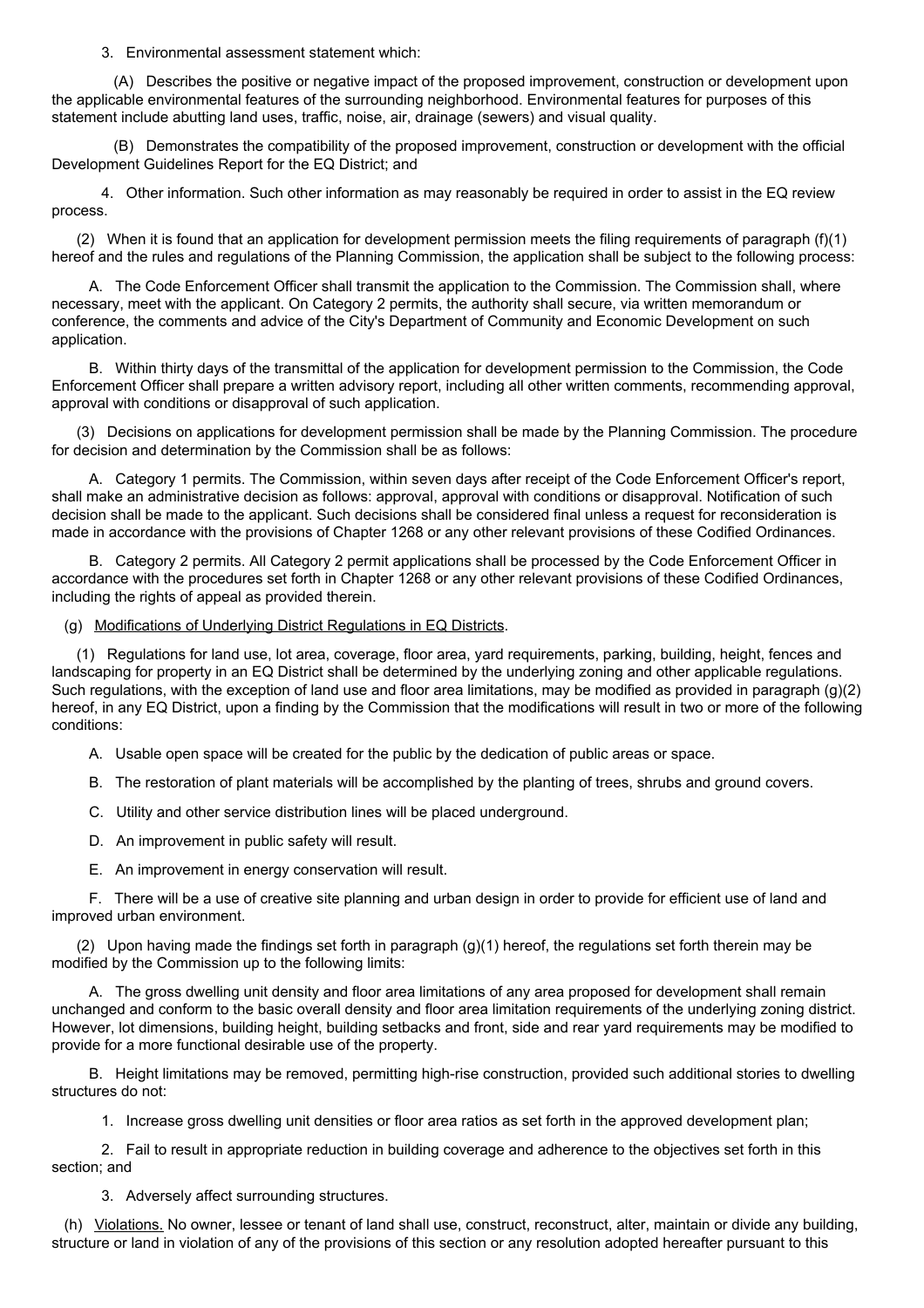section.

(Ord. 79-56. Passed 11-13-79. )

#### **1264.03 S-PUD PLANNED UNIT DEVELOPMENT DISTRICT.**

(a) Purpose. The S-PUD Planned Unit Development District is intended to provide permissive, voluntary and alternative zoning procedures for development. Reasons for such zoning include:

(1) The provision of flexibility whereby land holdings greater than three acres in size, under unified ownership, can be planned and developed as a unit.

(2) A greater efficiency in the use of land and resources than is achievable through conventional development.

(3) Facilitation of flexibility of design in order to take advantage of natural features of land.

(b) Permitted Uses. Uses permitted in the S-PUD District are those permitted by underlying zoning. Uses permitted elsewhere by this Zoning Code also may be permitted if the Planning Commission and Council determine that such uses are in harmony with adjacent neighborhoods, transportation facilities and other community facilities.

(c) Design and Development Standards. Design and development standards within an S-PUD District will normally be those associated with the most restrictive Zoning Code standards applied to the same land uses elsewhere in the City. Such standards may be altered to the extent that the Planning Commission and Council are able to make determinations that surrounding neighborhoods, as well as the general health, safety and welfare, will be protected. Relaxation of otherwise applicable standards often will involve trade-offs of open space or public amenities designed to provide a net positive benefit to the community.

(d) FormalPlans.. Applicants are encouraged to engage in informal consultations with staff and the Planning Commission prior to submission of formal plans.

(e) Required Contents of the Site Development Plan.A proper site development plan must be submitted at least two weeks before the next regularly scheduled meeting of the Planning Commission to be considered on the next agenda. The following elements will constitute a complete application:

(1) Evidence of ownership or equivalent control of the entirety of the site;

(2) A base survey map of the site, to scale, showing boundary dimensions, the genera topography, physical features and surrounding thoroughfares;

(3) A site plan, showing lot lines, building outlines, off-street parking spaces, pedestrian walkways, bicycle and automobile circulation and special site development features;

(4) Engineering plans of sufficient detail for preliminary subdivision approval and indicating that site grading, street improvements, storm drainage, utility upgrades and extensions and other public facilities will meet City standards;

- (5) Building plans, to scale, including floor plans and exterior elevations;
- (6) Proposed restrictive covenants, homeowners' association proposals and other legal documentation;
- (7) Landscaping plans, including quantities, sizes and varieties of landscaping; and

(8) A time schedule of the projected development, if the total landholding is to be developed in stages or if construction is to extend beyond a two-year time period.

(f) Planning Commission Action. The Planning Commission may hold a public hearing on the application, but will, in any case, make a report to City Council after no more than two successive, regularly scheduled meetings following timely receipt of a full application for S-PUD zoning. Such Commission report to Council will recommend approval, modification or disapproval and will offer reasons therefor. The Commission may explicitly recommend special conditions relating to the planned unit development with regard to the type and extent of public improvements, landscaping, building styles, density or other development characteristics.

(g) City Council Action. City Council will consider the S-PUD application and the accompanying report of the Planning Commission at a public hearing that has been advertised by a newspaper of general circulation at least ten days before said hearing date. The applicant may request a postponement of Council consideration of the S-PUD application to allow the incorporation of changes suggested by the Planning Commission. City Council may explicitly impose special conditions relating to the planned unit development with regard to the type and extent of public improvements, landscaping, building styles, density or other development characteristics.

(h) Required Findings\_. Both the Planning Commission and City Council will only approve those S-PUD zoning applications which contain enough information to allow them to make specific findings of fact, directly based upon the evidence presented, that:

(1) The physical character of the site will be suitable for development in the manner proposed without hazard to persons or property, on or off the site, because of the probability of flooding, erosion or other dangers, annoyances or inconveniences.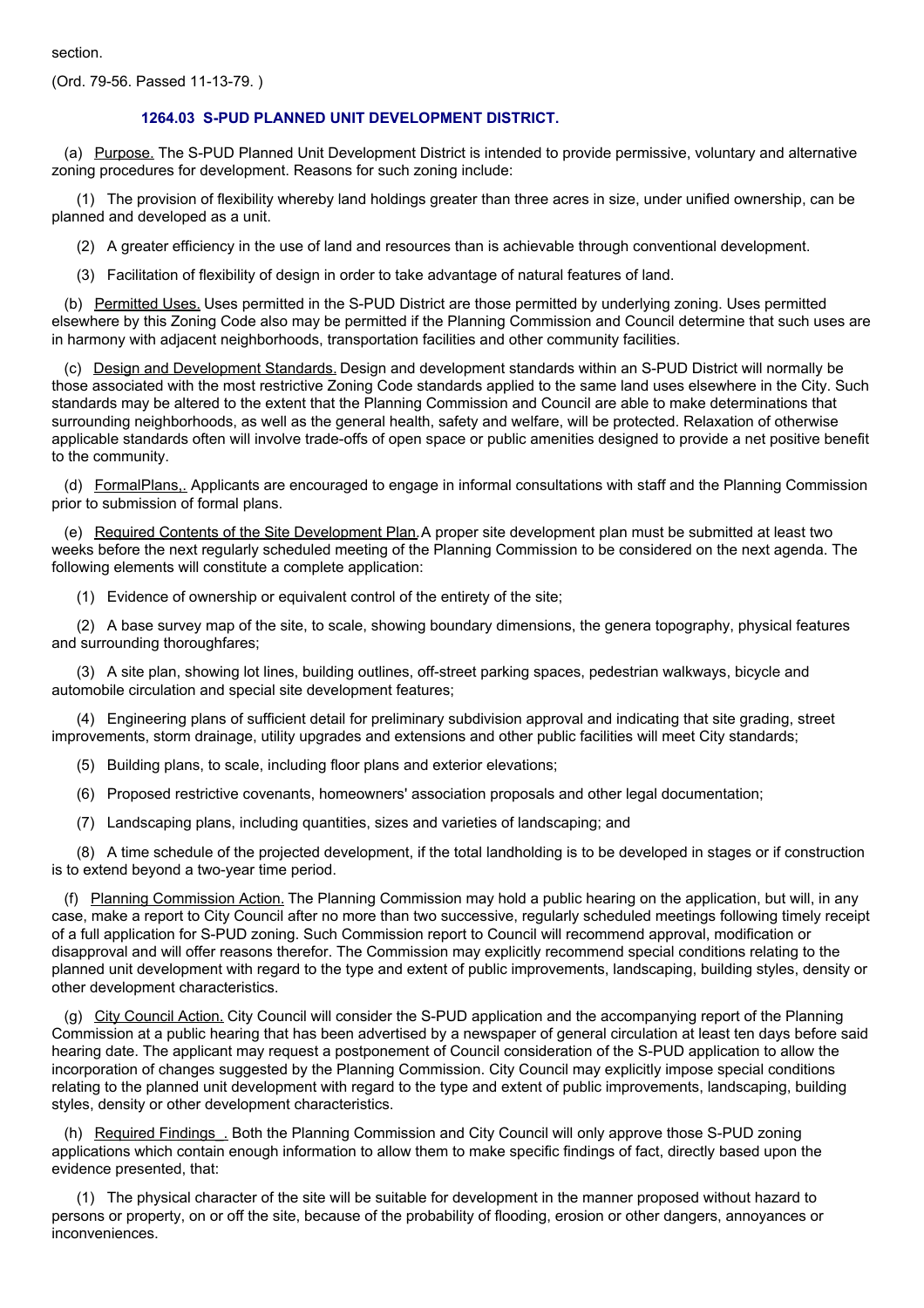(2) The site will be accessible from public roads that are adequate to carry the traffic that will be imposed upon them by the proposed development, and the streets and driveways on the site will be adequate to efficiently and safely serve the residents of the area as well as the traffic generated by uses within the proposed development.

(3) The S-PUD District will be located in such a way, in relation to sanitary sewers, storm and surface drainage systems, water supply systems and police and fire protection facilities, that neither extension nor enlargement of such systems will be required that will result in higher net public costs than would development in forms generally permitted under existing zoning for the area.

(4) Structures, parking areas, drives, roadways, walks, lighting and appurtenant facilities will be located and designed to provide a high degree of efficiency, safety, convenience and harmony within the development as well as the utmost compatibility with surrounding neighborhoods.

(5) Proposed development can be substantially completed within the period of time specified by the development application.

(6) The S-PUD District will be in conformity with Englewood comprehensive planning, including land use and utility elements.

(7) Planning is consistent with the intent and purpose of this Zoning Code to promote the public health, safety and general welfare of the City.

(i) Time Limits and Extensions. Following approval of the S-PUD application by Council, an ordinance will be passed designating that the subject property is now zoned "S-PUD Planned Unit Development". S-PUD zoning approval by said ordinance shall become null and void, and the land shall revert to its former zoning classification, if:

(1) Within one year of zoning approval, a final subdivision plat, if applicable, for at least the first section, has not been recorded by Montgomery County.

(2) A building permit, within at least the first section, has not been secured within one year of final plat recording.

Existing landscaping, acting as screening of a project site from surrounding sites, shall not be removed until final landscaping and screening is to be installed. Unless the City Engineer and the Community Development Director determine that there is a sound development reason for delay, all approved landscaping and screening must be installed the earlier of six months from the date of S-PUD approval by Council or before issuance of a building permit. If delays in landscaping and screening installation are approved, subsequent occupancy of a building may be delayed until such approved screening has been installed.

An extension of time limits or minor modifications of approved plans may be approved by the Planning Commission. Such approval shall be given upon a finding of the purpose and necessity for such extension or minor modification and evidence of reasonable effort toward the accomplishment of approved plans. Proposed changes not deemed minor by the Planning Commission shall necessitate review by both the Planning Commission and City Council, in the same format as if a new S-PUD District were being proposed.

(j) SubdivisionStandards. Unless otherwise addressed by the Planning Commission or City Council, design standards for the proposed subdivision of land shall meet minimum standards of the City relating to the platting of land.

(Ord. 96-6. Passed 3-27-96.)

## **1264.04 S-PCD PLANNED COMMERCIAL DEVELOPMENT DISTRICT. (REPEALED)**

(EDITOR'S NOTE: Section 1264.04 was repealed by Ordinance 96-6, passed March 27, 1996.)

## **1264.05 S-CBD CENTRAL BUSINESS DISTRICT.**

(a) Purpose and Intent. The purpose of Central Business District regulations is the recognition and maintenance of a unique community focal point. Historically, the Central Business District has housed various mixed residential and commercial land uses. Because of historical precedent, the historical significance of structures designed for mixed use, and the intent to keep an older area of the community viable, central business district regulations have been developed. Even though mixed uses may be allowed, it is the intent of these regulations to assure a predominantly nonresidential, commercial focus for this zoning district.

(b) Applicability.

(1) Central Business District zoning shall exist as an overlay zone, superimposed in a specific area over existing zoning classifications. Adoption and modification of a Central Business District zone shall be by action of Council, pursuant to the same regulations applying to the adoption or alteration of any other zoning district.

(2) Except as otherwise provided herein, all regulations of the underlying zoning districts shall apply to and control property in an S-CBD zone, provided, however, that in the case of conflict between the provisions of an underlying zoning district and an S-CBD zone, the provisions of the S-CBD zoning shall prevail.

(c) Boundaries. Central Business District zoning may be utilized within all areas zoned "C-3 Community Commercial" or "0-1 Office", provided that such areas are located east of Beckenham Road, south of Herr Street and north of Overlook